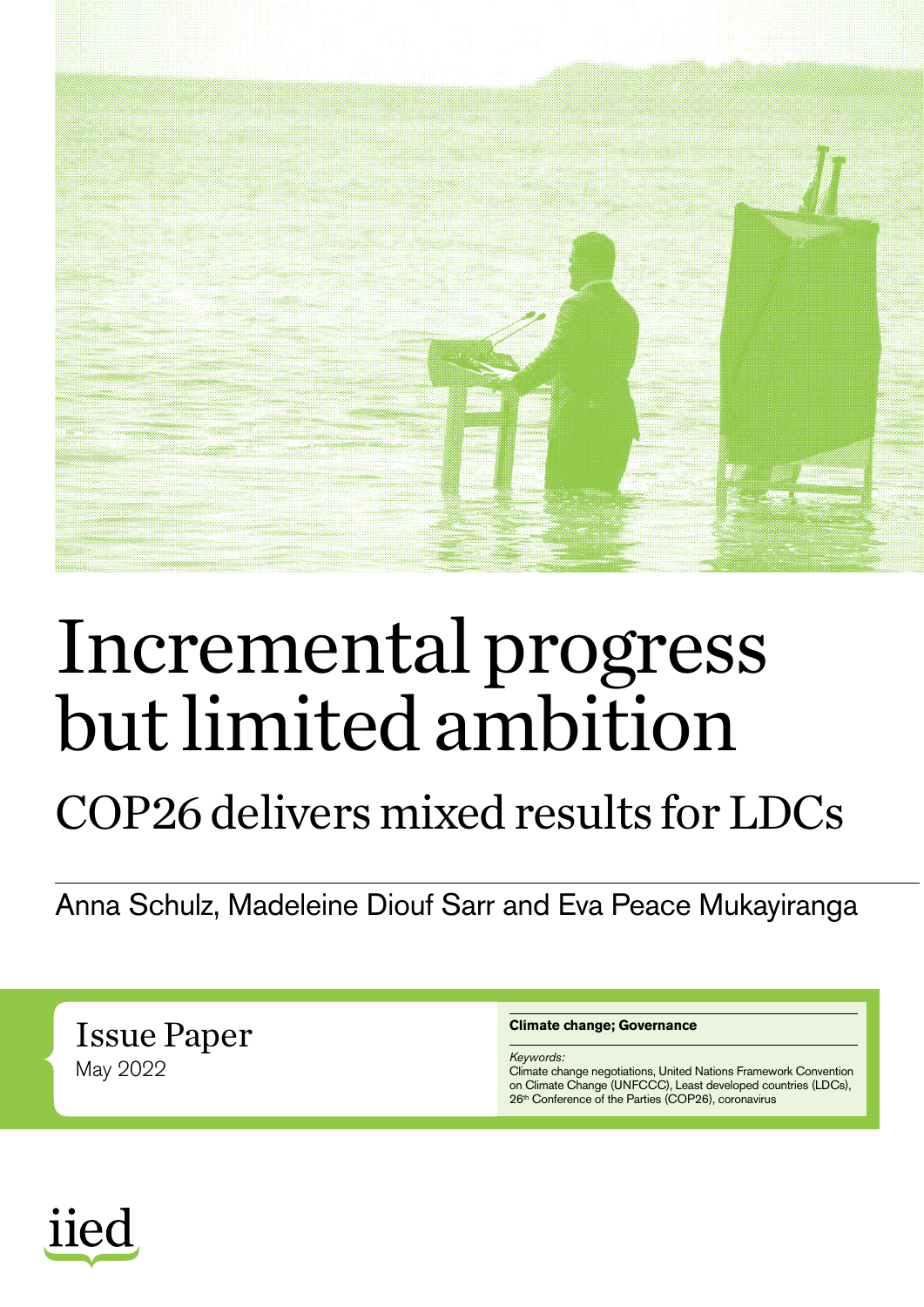#### About the authors

Anna Schulz, Principal Researcher and Team Leader, IIED

Madeleine Diouf Sarr, LDC Chair, Senegal

Eva Peace Mukayiranga, LDC Delegate, Rwanda

Corresponding author: [anna.schulz@iied.org](mailto:anna.schulz%40iied.org?subject=)

#### Produced by IIED's Climate Change Group

Working in collaboration with partner organisations and individuals in developing countries, the Climate Change Group has been leading the field on adaptation to climate change issues.

#### Acknowledgements

The authors would like to thank Brianna Craft, IIED, and Hafij Khan, LDC Loss and Damage Coordinator, for their peer review of this paper. They would also like to thank Amir Sokolowski, Illari Aragon, Fernanda Alcobe, Binyam Gebreyes and Camilla More for their feedback on the technical negotiations sections.

Published by IIED, May 2022

Anna Schulz, Madeleine Diouf Sarr and Eva Peace Mukayiranga (2022) Incremental progress but limited ambition: COP26 delivers mixed results for LDCs. IIED, London.

<http://pubs.iied.org/20971IIED>

ISBN 978-1-78431-971-7

Cover photo: Tuvalu Foreign Minister Simon Kofe delivers a virtual speech at COP26 standing knee-deep in sea water to demonstrate the realities of climate change and rising sea levels (Credit: Tuvalu Ministry of Justice, Communication and Foreign Affairs)

Printed on recycled paper with vegetable-based inks.

International Institute for Environment and Development 235 High Holborn, Holborn, London WC1V 7DN, UK Tel: +44 (0)20 3463 7399 [www.iied.org](http://www.iied.org)

 $\blacktriangleright$  [@iied](https://twitter.com/iied)

**H** [www.facebook.com/theIIED](http://www.facebook.com/theIIED)

Download more publications at<http://pubs.iied.org>

IIED is a charity registered in England, Charity No.800066 and in Scotland, OSCR Reg No.SC039864 and a company limited by guarantee registered in England No.2188452.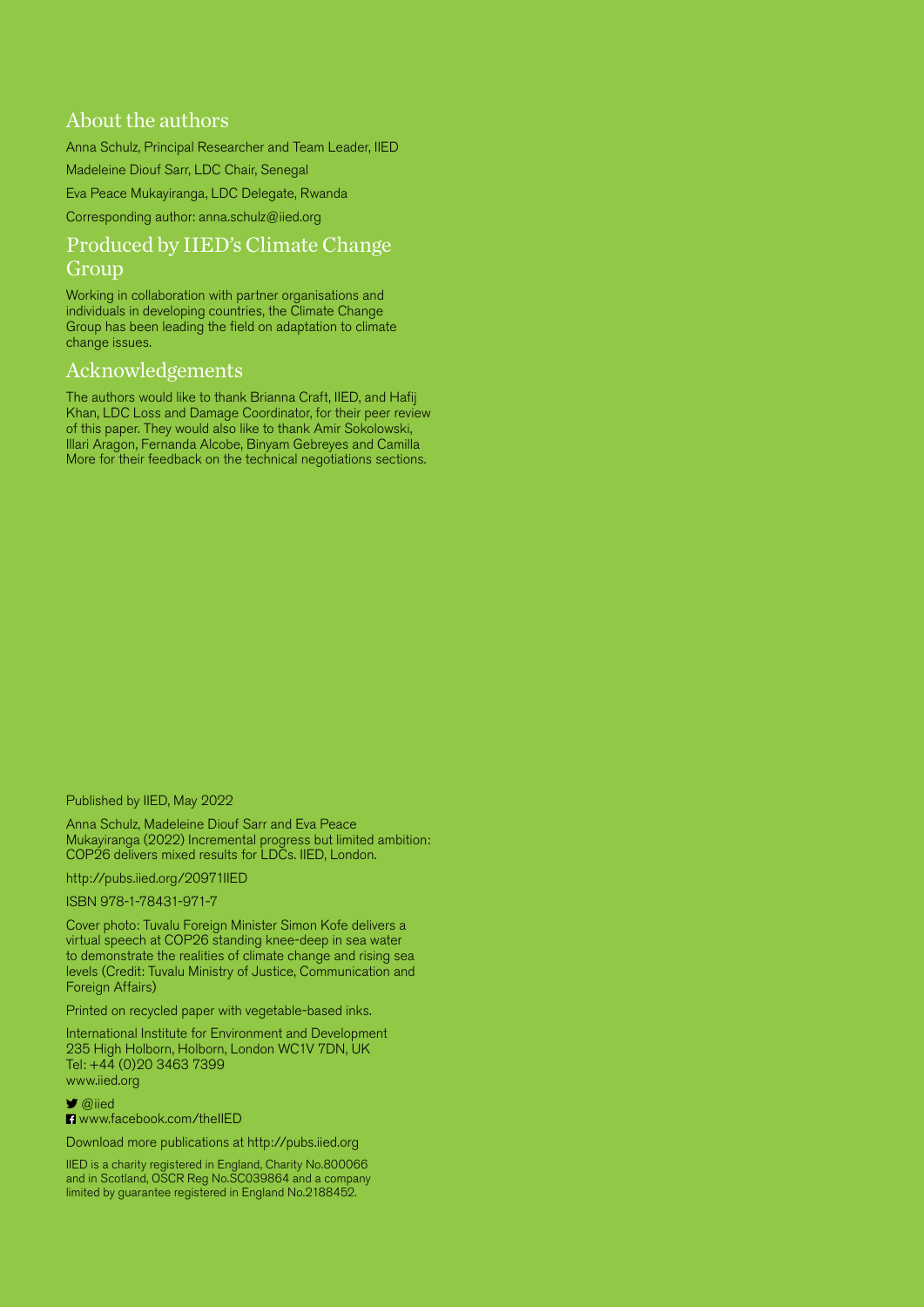Following a two-year hiatus in negotiations due to the pandemic and the failure of the preceding Madrid talks to deliver enough political impetus, trust in the entire UN-led process on climate action hung in the balance as delegates arrived in Glasgow for COP26, particularly for climate vulnerable countries such as those comprising the Least Developed Countries (LDCs) Group. The Summit's key outcome document − the Glasgow Climate Pact − achieved just enough progress to keep the process alive. The 1.5°C goal was upheld and the need to eliminate coal and fossil fuel subsidies was recognised. However, LDCs were disappointed that climate finance pledges had not been met and that little progress was made on loss and damage. The stakes therefore remain high for climate negotiations throughout 2022.

## **Contents**

|                            | <b>Summary</b>                                  |    |  |
|----------------------------|-------------------------------------------------|----|--|
| 1 Context and expectations |                                                 |    |  |
|                            | 1.1 Social and political context: unprecedented |    |  |
|                            | process and lacklustre climate action           | 7  |  |
|                            | 1.2 The pandemic COP                            | 7  |  |
|                            | 1.3 LDC group expectations and key priorities   | 8  |  |
|                            | 2 Incremental progress is no longer enough:     |    |  |
|                            | delivering the key priorities of the LDC Group  | 9  |  |
|                            | 2.1 Ambition and political compromise           | 10 |  |
|                            | 2.2 Delivering climate finance promises and     |    |  |
|                            | scaling up resources for the most vulnerable    | 11 |  |
|                            | 2.3 Generating urgent action on loss and damage | 11 |  |
|                            | 2.4 Addressing COP25 leftovers by adopting      |    |  |
|                            | final elements of the Paris Agreement Rulebook  | 12 |  |
|                            | 2.5 Moving the adaptation agenda forward        | 14 |  |

| 3 Looking forward |                                                                      | 15 |
|-------------------|----------------------------------------------------------------------|----|
|                   | 3.1 Looking forward to another critical year for<br>climate ambition | 16 |
|                   | 3.2 Addressing climate change in a post-<br>pandemic world           | 17 |
|                   | Acronyms                                                             |    |
|                   | <b>Related reading</b>                                               | 19 |
|                   | <b>Endnotes</b>                                                      |    |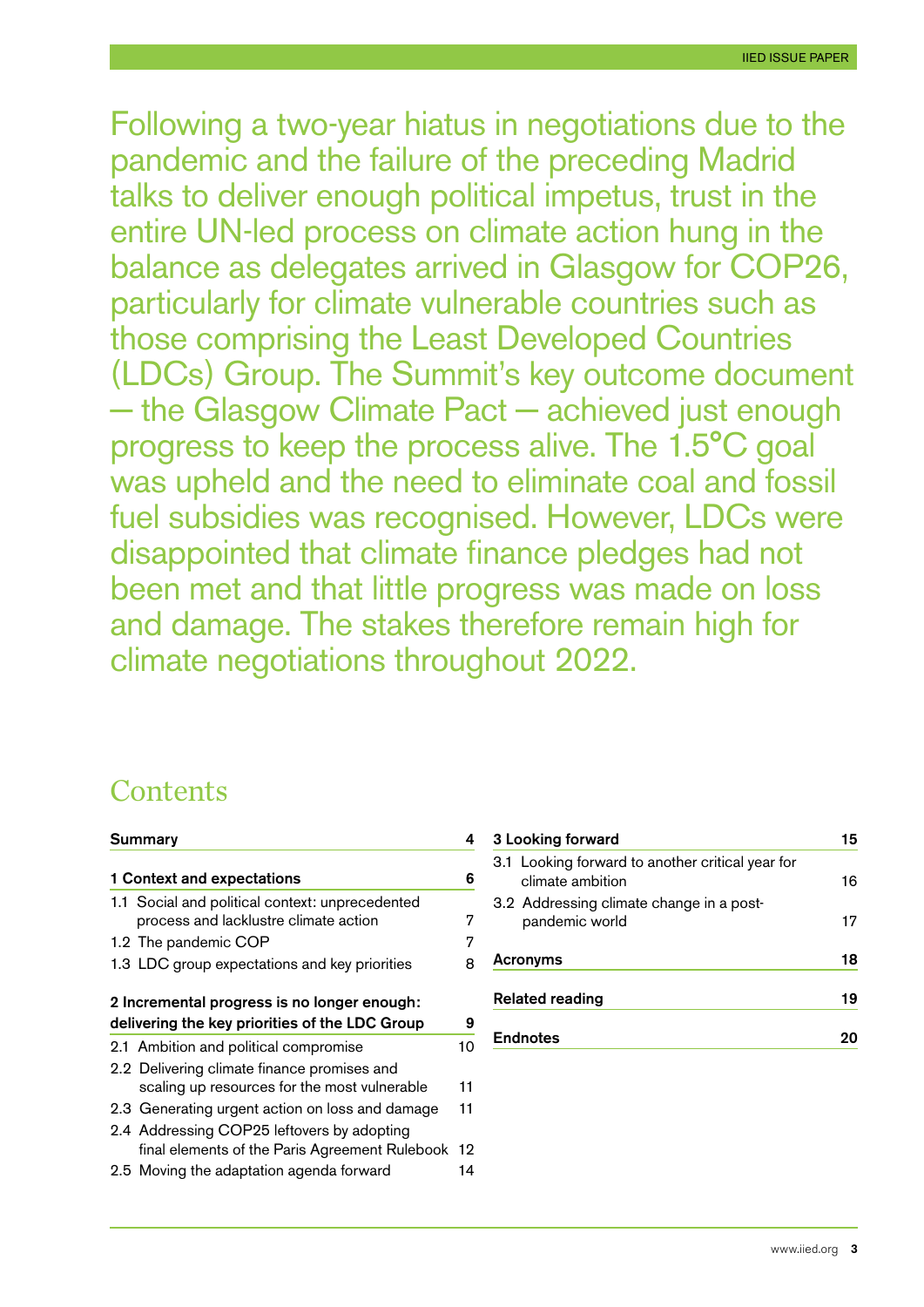## <span id="page-3-0"></span>Summary

Following a two-year hiatus in negotiations due to the pandemic and the failure of the preceding Madrid talks to deliver enough political impetus, trust in the entire UN-led process on climate action hung in the balance as delegates arrived in Glasgow for COP26 towards the end of 2021.

Against a challenging geopolitical backdrop and the additional burden of the pandemic, the Least Developed Countries (LDC) Group arrived in Glasgow with an understanding that ambitious outcomes at COP26 would be required to address their key priorities and get the climate negotiations back on track. In the run up to COP26, the dual crises of climate change and Covid-19, as well as the growing debt ratio compounded by them, led to LDCs entering into negotiations with the following expectations<sup>1</sup>:

- **Ambition:** Vulnerable countries called for outcomes across all agenda items that would keep the 1.5 degree (1.5°C) goal within reach. This included calls for all countries, but particularly major emitters, to submit new and/or revised Nationally Determined Contributions (NDCs) and new long-term low emission development strategies (LTS) to meet the 1.5°C goal.
- **Delivery of climate finance**: Developing countries renewed their calls for developed countries to live up to their commitment of delivering 100 billion United States dollars (US\$) a year in climate finance by 2020. In the run up to COP26, mounting evidence revealed that this goal had not been met and that adaptation finance was falling well short of parity with mitigation finance.
- **Loss and damage:** Extreme weather events experienced in the two years ahead of COP26 emphasised the vulnerability of LDCs and exposed the lack of capacity of these countries to cope with the impacts of climate change. The LDC Group went into COP26 with a strong agenda on loss and damage as a third pillar complementing mitigation and adaptation.
- **Finalising the Paris Rulebook:** Another critical issue was to agree on the outstanding agenda items under the Paris Agreement Rulebook. These included carbon markets and standard timeframes for NDCs that are equitable, transparent, and ambitious enough to kick start an era of climate action aligned to the Paris Agreement.

In the end, COP26 delivered mixed outcomes for LDCs on these issues. The UN Summit saw the successful initiation of the post-2025 finance discussion. However, there was disappointment that the promise of US\$100 billion in climate finance per year remains unmet and the failure to establish a finance facility for loss and damage resulted in the creation the Glasgow Dialogue on loss and damage as a compromise. Therefore, many critical issues for LDCs were kicked down the road to COP27 in 2022.

The Summit's key outcome document – the Glasgow Climate Pact – was a mixed bag of wins and disappointments, yet it achieved just enough incremental progress to keep faith in the process alive. Backsliding on limiting average global temperatures rises to 1.5°C was successfully halted, the latest science from the IPCC that humans unequivocally cause climate change was accepted, and the need to eliminate coal and fossil fuel subsidies was recognised − albeit using water down language.

Evidence emerged in the run up to COP26 that developed countries had fallen well behind on their pledge to mobilise US\$100 billion in climate finance each year by 2020, piling pressure on rich countries to do more. A plan was set in place by the United Kingdom (UK) Government to reach the goal by 2023, and the need for loss and damage funding was mentioned for the first time in the Pact.

There were calls for a common definition of climate finance to ensure transparent accounting, but developed countries successfully deferred this decision to the Standing Committee on Finance (SCF). The ground was also laid for the post-2025 climate finance agenda, with a work programme agreed for the New Collective Quantified Goal (NCQG).

The setup of a new body to mobilise loss and damage funding − the Santiago Network on Loss and Damage (SNLD) – was not agreed, however agreement was reached on some of its functions. On a more positive note, the Scottish Government announced £2 million in loss and damage finance, the first ever funds allocated for that purpose.

Carbon credits and trading were also debated under Article 6, where progress was made on avoiding double counting, but using part of the scheme to finance the Adaptation Fund was blocked by developed countries.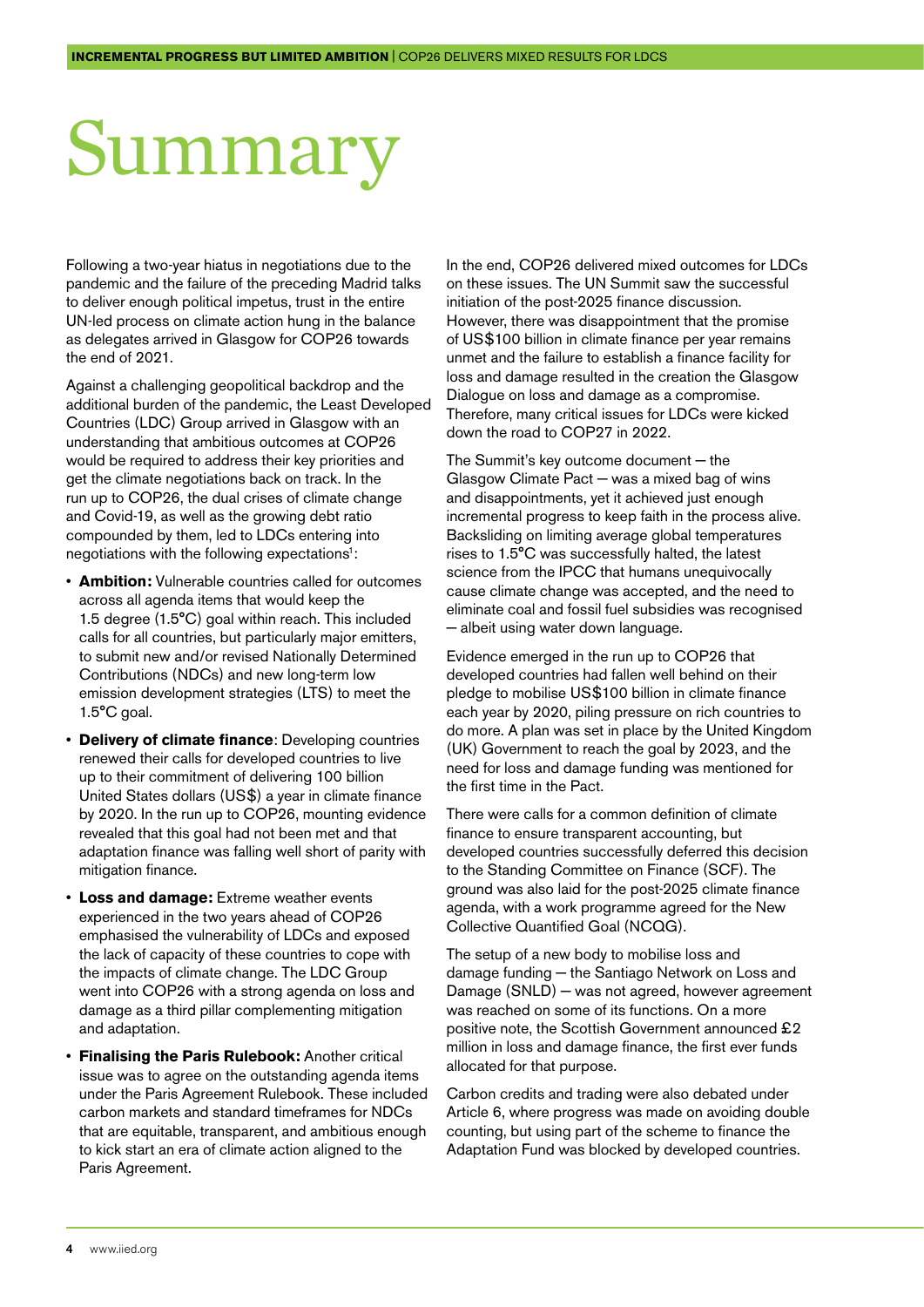There was progress on harmonising timeframes for reporting on government commitments on climate action (NDCs), and more flexibility was built into the reporting requirements for developing counties under the Enhanced Transparency Framework (ETF). A work programme was also agreed for the Global Goal on Adaptation (GGA) to improve communication and boost action.

As with many COPs in recent years, COP27 is seen as yet another pivotal moment for LDCs in the international process to coordinate action on climate change, as the window of opportunity to avoid a runaway climate catastrophe closes. Rich countries must dramatically scale up action for the world to meet its collective emissions reduction target of 45% by 2030.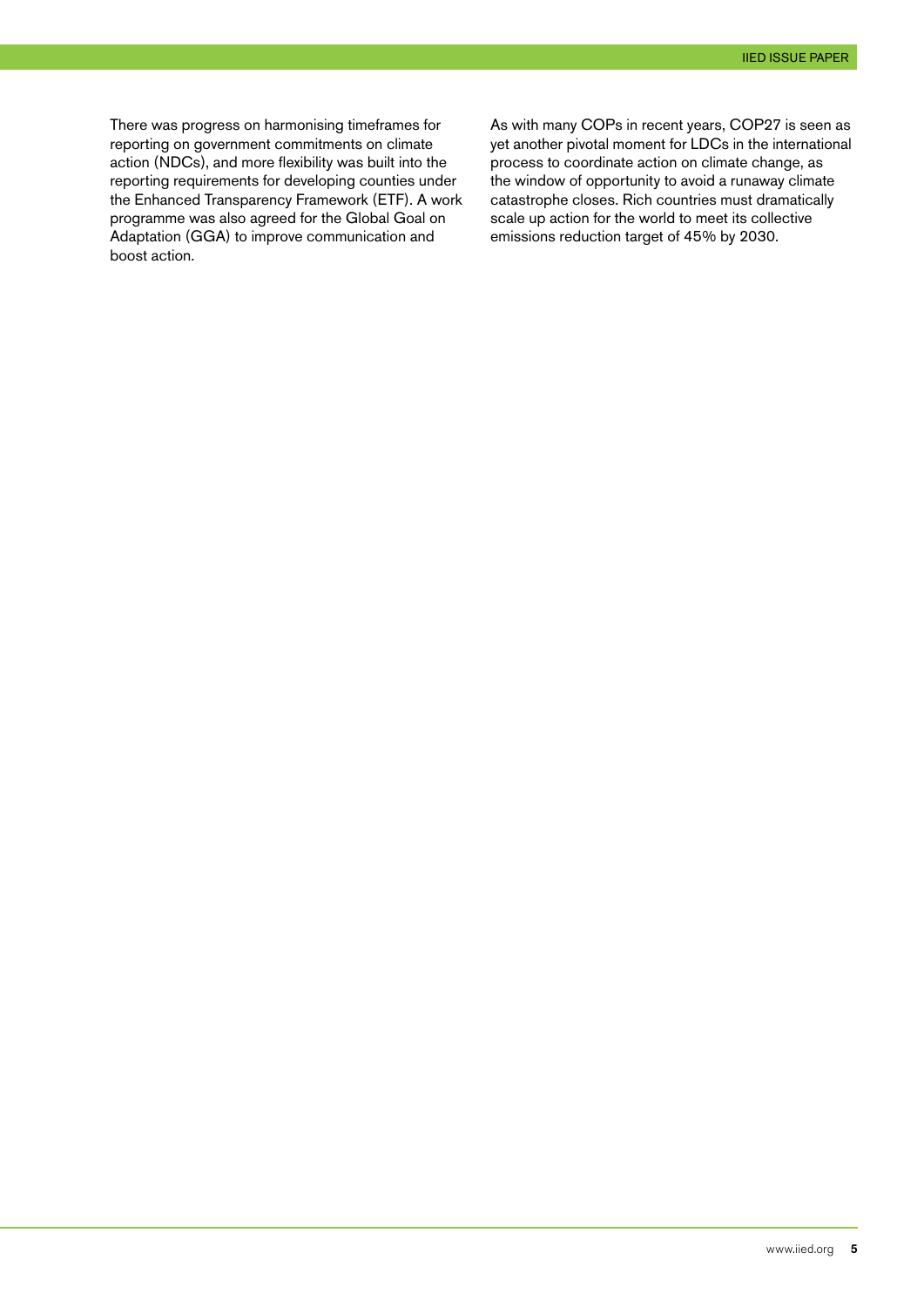<span id="page-5-0"></span>Context and expectations

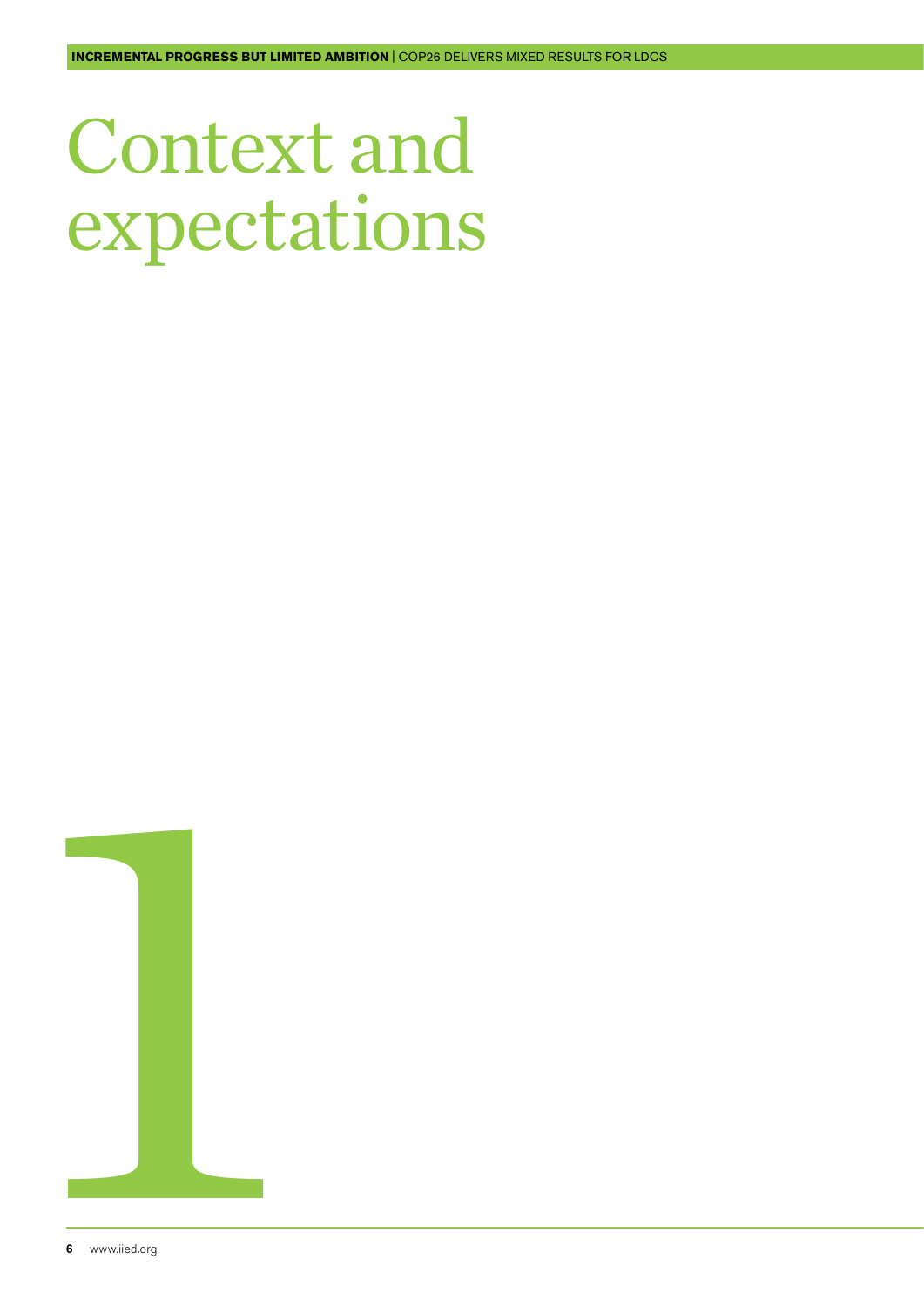#### <span id="page-6-0"></span>1.1 Social and political context: unprecedented process and lacklustre climate action

As both the 26<sup>th</sup> session of the Conference of the Parties (COP26) to the UN Framework Convention on Climate Change (UNFCCC) and the 52<sup>nd</sup> session of the UNFCCC Subsidiary Bodies (SB52) scheduled in 2020 were postponed to the following year, 2021 played a critical role in international climate negotiations. To restart climate negotiations during the ongoing pandemic, a series of virtual, hybrid (mixing virtual and in-person formats), and in-person meetings were convened both within and in parallel to formal UNFCCC processes to progress forward on key negotiating agendas and to resolve political issues that caused failure at COP25 in Madrid. These virtual, hybrid, and inperson meetings came with their own set of challenges, such as time zone differences, internet connectivity issues (particularly for Global South delegates), and formal sessions where decisions could not be reached virtually, including during the first part of SB52, which took place in June 2021.

Despite these unusual processes, 2021 came with a note of promise and new possibilities. The US reentered the Paris Agreement after the election of President Biden, and the G7 and G20 Summits offered assurance of 'building back better' and fostering 'green economic recovery' for developing countries by tackling climate change, accelerating Covid-19 vaccine rollouts and transitioning away from coal.

However, both meetings failed to make significant steps forward in terms of climate commitments<sup>2</sup> and the rhetoric around green recovery did not translate into the type of transformational climate action and finance needed to consolidate the dramatic emission reductions seen at the start of the pandemic. Indeed, carbon emissions have already increased beyond pre-pandemic levels.<sup>3</sup> Many developed countries paid lip service to greening the economic recovery while developing economic responses to the pandemic that could only be described as business as usual. At the same time, a green recovery remained out of reach for many developing countries, including LDCs, as they had neither the fiscal space nor the development or climate finance necessary to implement such plans.4

The lack of resources to a support green economic recovery in LDCs was further mirrored by the broader lack of solidarity on Covid-19 vaccines shown by developed countries during the pandemic. Out of nearly 10 billion Covid-19 vaccines administered, only 1% were given in low-income countries and global vaccine inequality is rapidly exacerbating poverty gaps, according to the UN.<sup>5</sup> This is further compounded by the failure of developed countries to mobilize US\$100 billion a year in climate finance by  $2020 - a$ commitment made in 2009 at COP15 in Copenhagen which will now not be met until 2023.

Meanwhile, the science associated with climate impacts grew clearer in 2021. In August, the Intergovernmental Panel on Climate Change (IPCC) Working Group I (WGI) report on the physical science basis said climate change is unequivocally caused by humans and will result in widespread, rapid and irreversible change.6 Thus COP26 began with this heavy baggage and huge expectations from vulnerable countries to change course to avoid this impending disaster.

## 1.2 The pandemic COP

COP26 took place in a challenging context of rapidly accumulating political demands, lacklustre green economic recovery plans and the lingering effects of successive waves of Covid-19. The impact of the pandemic on the UNFCCC process was profound; no one was prepared, much less for a negotiating process that was heavily reliant on international travel and an extensive calendar of in-person meetings. The process stalled in 2020 with an agreement that official decisions could only be taken at in-person sessions, leading to a nearly two-year gap in formal negotiations. To try to keep up momentum, virtual talks were held to maintain dialogue on key issues.

The emergence of Covid-19 vaccines towards the end of 2020 gave the world hope that the end of the pandemic was on the horizon. This was not the case for most developing countries, due to unequal access to the new vaccines. Even countries able to rapidly roll out vaccines faced setbacks caused by waves of new variants and the resulting lockdowns that came to define 2021. This made the early resumption of in-person negotiations an impossibility. It became increasingly clear that progress would have to be made in virtual spaces in order to arrive at COP26 ready to address expanding agendas, take the necessary decisions to rebuild trust, and keep the UNFCCC process and the regular work of the Secretariat moving forward.

The COP Presidencies began convening virtual monthly meetings with the Heads of Delegations to discuss how to advance key issues. The chairs of the Subsidiary Bodies also held informal meetings on technical-level solutions to unresolved issues and agendas. Ministerials were convened by the Presidencies on the negotiations, as well as on specific issues, such as climate and development. Other interested Parties organised similar high-level meetings around specific issues, such as adaptation, as did groups of countries, such as the United States (US)-hosted Major Economies Forum, the Petersburg Dialogue, and the Ministerial on Climate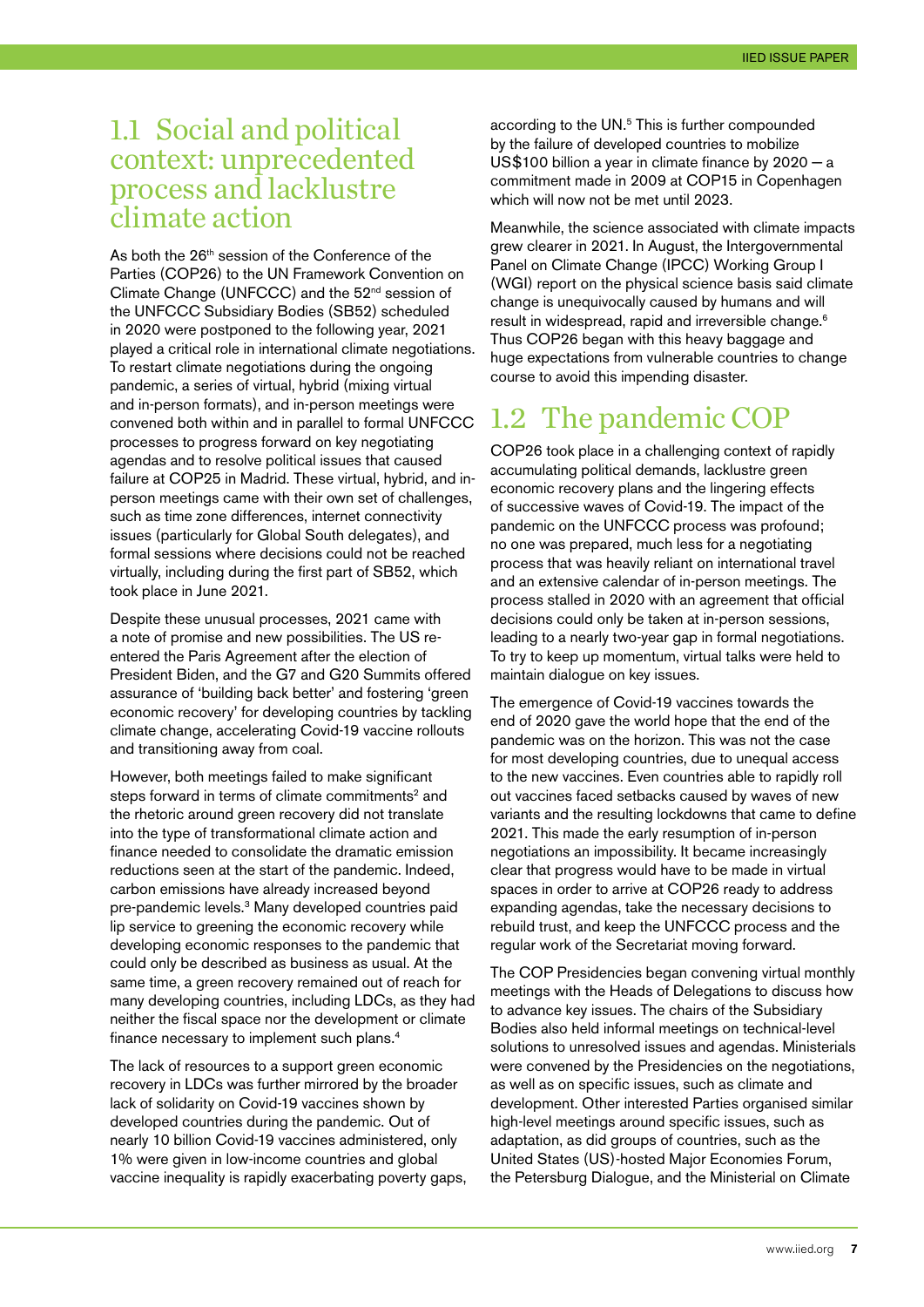<span id="page-7-0"></span>Action. In addition, Parties agreed that after a year hiatus, it was time to relaunch negotiations virtually. The Subsidiary Bodies of the Convention subsequently met online in June 2021 for informal discussions. While this informal session was unable to take formal decisions or lock in progress from discussions, it significantly advanced understanding on many issues and laid the groundwork for negotiators at COP26.

After the virtual Subsidiary Body meetings it became clear that an in-person COP was necessary for meaningful progress. This meant figuring out how to bring together delegates from 197 countries facing very different access to vaccines and travel restrictions. This proved to be a particular challenge for LDCs, many of which had limited access to Covid-19 vaccines. Delegates from many Small Island Developing States (SIDS) were also unable to transit through countries like Australia and New Zealand or were prohibited from leaving home altogether. To try to address these challenges, the UK Presidency set up a global vaccination programme for delegates, leveraging the World Health Organization Covax system, and developed a daily testing system for conference attendees.

While there were concerns that many negotiators would be excluded, a total of 38,457 delegates attended COP26, surpassing COP21 to become the biggest UN climate talks to date despite the unusual arrangements, which included mandatory daily covid tests, a 10,000-person daily limit in the blue zone, and a limit to two negotiators per country in each room (with a hybrid option to allow others to follow the discussions in a parallel room online). Despite being the most attended conference, many in civil society claimed it was the least inclusive COP due to Covid-19 restrictions, with observers only able to follow online and some SIDS delegations unable to attend.

### 1.3 LDC group expectations and key priorities

Against this challenging geopolitical backdrop and the additional burden of the pandemic, the LDCs arrived in Glasgow with an understanding that ambitious outcomes at COP26 would be required to address their key priorities and get the climate negotiations back on track. The Covid-19 pandemic and everincreasing climate impacts highlighted the vulnerability of LDCs. Despite contributing a mere 1.1% of global  $CO<sub>2</sub>$  emissions, LDCs are at the frontline of climateinduced loss and damage, bearing the brunt of impacts from the 1.1°C increase in global temperatures already observed.7 In the run up to COP26, the dual crises of climate change and Covid-19, as well as the growing debt ratio compounded by them, led to LDCs entering into negotiations with the following expectations<sup>8</sup>:

- **Ambition:** Vulnerable countries called for outcomes across all agenda items that would keep the 1.5°C goal within reach. There were also continued calls for all countries, but particularly major emitters, to submit new and/or revised NDCs and new LTS to meet the 1.5°C goal.
- **Delivery of climate finance**: Developing countries renewed their calls for developed countries to live up to their commitment of delivering a US\$100 billion a year in climate finance by 2020. In the run up to COP26, mounting evidence revealed that this goal had not been met and that adaptation finance was falling well short of parity with mitigation finance. In addition, COP26 was mandated to launch critical new negotiations on the post-2025 climate finance goal. This needs to be orders of magnitude higher than current commitments for developing countries to meet their mitigation, adaptation and loss and damage needs.
- **Loss and damage:** Extreme weather events experienced in the two years ahead of COP26 emphasised the vulnerability of LDCs and exposed the lack of capacity of these countries to cope with the impacts of climate change. The LDC Group went into COP26 with a strong agenda on loss and damage as a third pillar complementing mitigation and adaptation. This agenda included robust steps to operationalize the SNLD, putting in place a specific finance facility for loss and damage, and securing the joint governance of the Warsaw International Mechanism (WIM) between the governing bodies of the Convention and the Paris Agreement.
- **Finalising the Paris Rulebook:** In addition to loss and damage and climate finance, another critical issue was to agree on the outstanding agenda items under the Paris Agreement Rulebook. These included carbon market and non-market approaches and standard timeframes for NDCs that are equitable. transparent, and ambitious enough to kick start an era of climate action aligned to the Paris Agreement.

These issues will be discussed further below. In the end, COP26 delivered mixed outcomes on these issues. The UN Summit saw the successful initiation of the post-2025 finance discussion. However, there was disappointment that the promise of US\$100 billion in climate finance per year remains unmet, and the failure to establish a loss and damage facility resulted in the creation the Glasgow Dialogue on loss and damage finance as a compromise. Therefore, many critical issues for LDCs were kicked down the road to COP27 in 2022.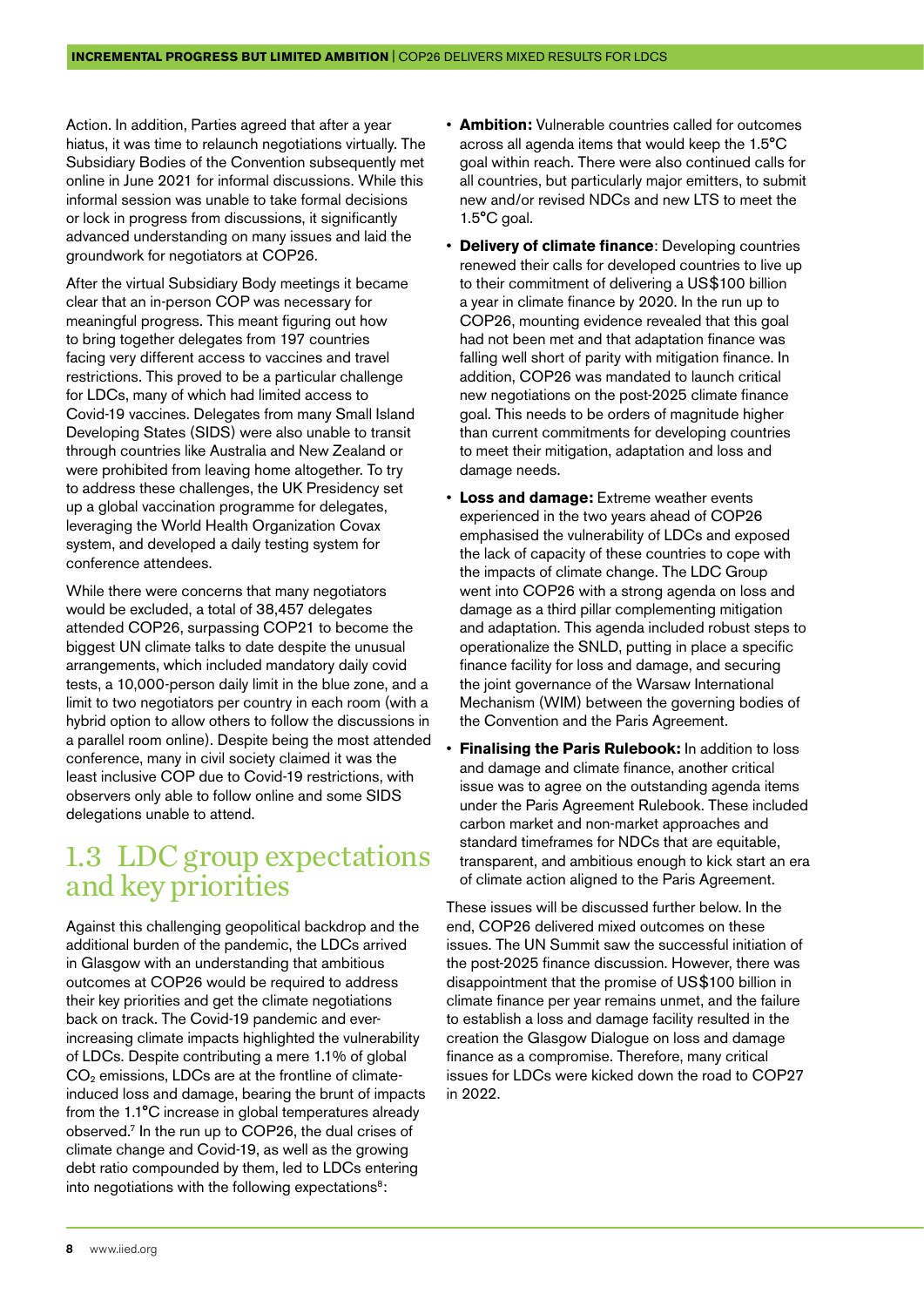## <span id="page-8-0"></span>Incremental progress is no longer enough: delivering the key priorities of the LDC Group

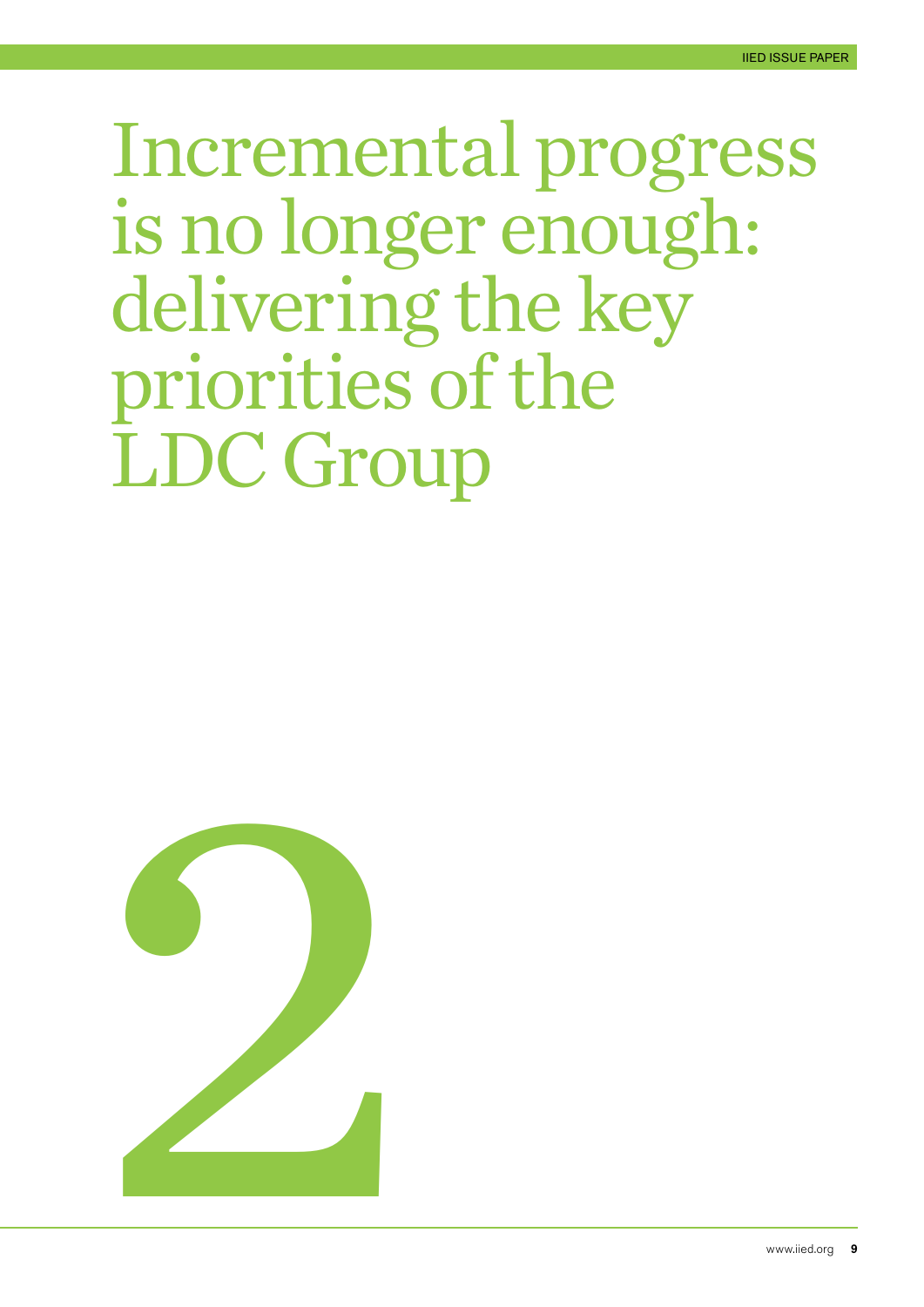### <span id="page-9-0"></span>2.1 Ambition and political compromise

There was a tremendous sense of urgency going into COP26 in Glasgow due to the two-year hiatus in negotiations as a result of the pandemic and the perceived failure of COP25 in 2019 in Madrid – where Parties did not adopt the remnants of the Paris Agreement Rulebook and political ambition was low. There was therefore significant pressure on negotiators to put the climate change process back on track through the adoption of a robust political framework (alongside decisions that would finalize the Paris Agreement Rulebook and respond to the negotiating mandates and processes that had accumulated during the pandemic) that responded to the urgency for climate action and the needs of the most vulnerable countries for increased climate finance and concrete and ambitious action on both adaptation and loss and damage.

By most analyses, the resulting Glasgow Climate Pact (Decision 1/CP.26) was ambitious enough to 'keep 1.5 alive'. However, it also underscores the continued gap between what is required by science to keep the world under 1.5°C of global warming and the enhanced NDCs that were submitted by Parties in the run up to the conference. These national pledges collectively fall well short of the 45% reduction in collective emissions required according to the IPCC in advance of 2030 to meet the 1.5°C target.<sup>9</sup> Indeed, the decision itself acknowledges with alarm that anthropogenic emissions have already caused over 1.1°C of warming.<sup>10</sup>

However, despite this dismal news, Parties did take some concrete steps forward on mitigation in the Glasgow Pact. The first was 'welcoming' the Sixth Assessment Report of WGI of the IPCC. While this may seem trivial, it has been difficult for Parties to reach such agreement in the past. It is, therefore, welcome progress towards recognizing the importance of science-based action.

The Pact also reaffirmed the temperature goal of the Paris Agreement and recognized that the best available science indicates a 45% decrease in global emissions is required by 2030 and net-zero by 2050 in order to meet that goal, while encouraging Parties to act further to reduce emissions before 2030, over and above what they have already committed in their enhanced NDCs.<sup>11</sup> The Pact also importantly calls for 'just transitions that promote sustainable development and eradication of

poverty, and the creation of decent work and quality jobs'.12 Finally, the Pact contains the first ever reference in official UNFCCC decisions to the need to eliminate coal power and fossil fuel subsidies. While all this is insufficient to address climate change at the scale necessary, it does represent incremental progress and leaves the door open for greater ambition in the future.

The Pact also addressed climate finance. Going into the Glasgow COP, climate finance was a key source of distrust, particularly on the part of the most vulnerable developing countries, including LDCs. This was due to data that emerged over the course of the pandemic that developed countries had failed to meet the US\$100 billion per year climate finance commitment (to be spent equally on mitigation and adaptation) by the 2020 deadline.13 The UK COP Presidency spent serious political capital trying to leverage increased climate finance throughout 2020 and 2021 in order to try to reduce the gap between the climate finance pledged and committed, but ultimately failed to bridge that gap. To reduce the risk of this undermining the success of negotiations, the UK developed the Climate Finance Delivery Plan: Meeting the US\$100 Billion Goal<sup>14</sup>, which aims to deliver on the commitment by 2023. While this was welcomed by the Pact, which urged developed countries to deliver on this promise as soon as possible, the failure of developed countries to meet their climate finance commitments will continue to create ongoing trust issues within the process and casts a shadow over future negotiations about the new long-term climate finance goal.

On loss and damage, the Pact also reflects a modest step forward, for the first time urging finance institutions. including those dedicated to climate change, to provide 'enhanced and additional' funding to address loss and damage.

Looking back at the Glasgow Pact as Parties are about to enter the next round of negotiations at the Subsidiary Body sessions in June 2022, it is clear that it delivered enough to advance the process. When combined with the technical decisions made, the Pact saved the process from being labelled a failure, which could have had significant consequences in terms of trust in the entire UN-led process. However, given the urgent need for action and the critical need to address the key priorities of the LDC Group, the incremental steps forward remain insufficient to deliver the scale of finance, adaptation or emission reductions required to address the climate crisis.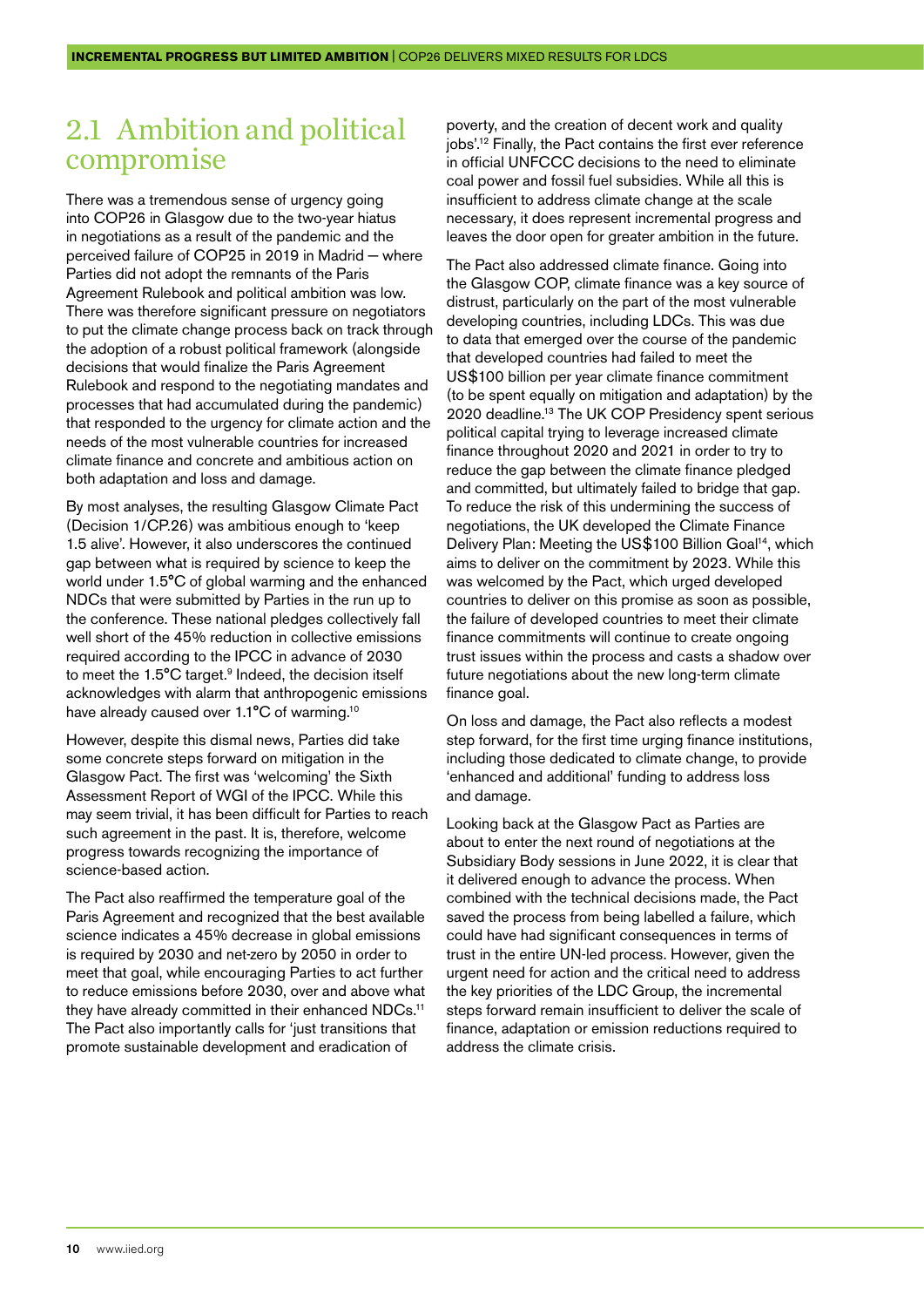### <span id="page-10-0"></span>2.2 Delivering climate finance promises and scaling up resources for the most vulnerable

One of the top priorities for LDCs has always been the mobilization and provision of climate finance. Ensuring quality, quantity, predictability and access to climate finance remain critical points for vulnerable countries.

COP25 left two main issues in long-term finance (LTF) unresolved. Firstly, the mandate of LTF had an end date of 2020, as it focused on the US\$100 billion goal per year by 2020 made in Copenhagen. At COP26, negotiators discussed whether to close this agenda as suggested by developed countries, but negotiators from developing countries remained firm in keeping it open. This provides a platform to take stock of the provision of the goal, which proved necessary after developed countries announced they would not meet their target until 2023 as shown in the delivery plan. Leaving the LTF agenda open also allows the review of other issues, such as the quality of finance provided, which mainly comes in the form of loans that increase the debt burden of LDCs, the lack of balance between adaptation and mitigation finance, and the complexity of the process that renders climate finance hard to access for LDCs.

Other issues left unfinished included the need for a common definition of climate finance and demands to scale up adaptation finance, which represented 21% of total climate finance in 2019, according to the OECD.15 Developing countries have been asking for a common definition that will create transparency over the actual amount of finance mobilized and provided. However, during COP26, developed countries resisted having a standard definition agreed by COP28, claiming it would only duplicate the ongoing work under the SCF.

The outcomes of these disputed issues produced mixed feelings, with no parties getting exactly what they wanted. Nevertheless, the final text agreed to close the LTF agenda in 2027, allowing assessment reports to be made on the progress of the US\$100 billion goal until 2025. After this date, the NCQG will come into force. Moreover, developed countries agreed to double adaptation finance, but the text requested *"the SCF to continue its work on definitions of climate finance, taking into account the submissions received from parties, to provide input for consideration by COP 27".*

Another vital agenda for LDCs was the NCQG on climate finance. The space provides an opportunity to learn from the previous US\$100 billion commitment and develop a goal informed by the needs of developing countries − rather than a purely political, unscientific

goal. At COP26, parties deliberated on what they hoped to see as an outcome and a way forward in setting this goal.

Parties initiated deliberations on the NCQG and established an ad-hoc work programme from 2022 to 2024. This programme will be facilitated by two cochairs, one from a developed country and one from a developing country. Kishan Kumarsingh (Trinidad and Tobago) and Federica Fricano (Italy) were appointed as co-chairs early in 2022.

The first Technical Dialogue under this programme was convened in March 2022 in Cape Town in South Africa. Yearly High-level Ministerial Dialogues will also be convened from 2022 to 2024, the first of which is likely to take place during COP27. A summary of the deliberations of the High-level Ministerial Dialogues will provide guidance on the future direction of the ad hoc work programme for the following year.

### 2.3 Generating urgent action on loss and damage

At COP26, loss and damage took centre stage due to the growing urgency of climate change impacts felt by LDCs and SIDS. The Sixth Assessment Report from the IPCC stressed that human activity is responsible for causing average global temperatures to increase by 1.1°C. It also states that current policies and NDCs will lead us on a path towards an increase of 2.7°C, causing different youth movements, researchers, academics, and vulnerable countries to demand that world leaders address loss and damage and provide finance in response to mounting climate losses, in addition to mitigation and adaptation finance.<sup>16</sup>

The Glasgow Pact critically acknowledged that climate change has caused and will increasingly cause loss and damage. However, at the technical level, loss and damage was primarily addressed when negotiators discussed the issue under WIM agenda items, focusing on the three critical issues of the operationalization of the SNLD, finance for loss and damage, and governance of the mechanism:

• **Operationalization of the SNLD:** One of the most important outcomes of COP25 was the establishment a body responsible for implementation of loss and damage activities – the SNLD – to move beyond the technical dialogues on loss and damage taking place under the WIM. The SNLD should allow developing countries to access funding for loss and damage in addition to technical support. But with precise modalities and functions of the SNLD still not agreed, there was fear that the Santiago Network may end up 'iust a website'.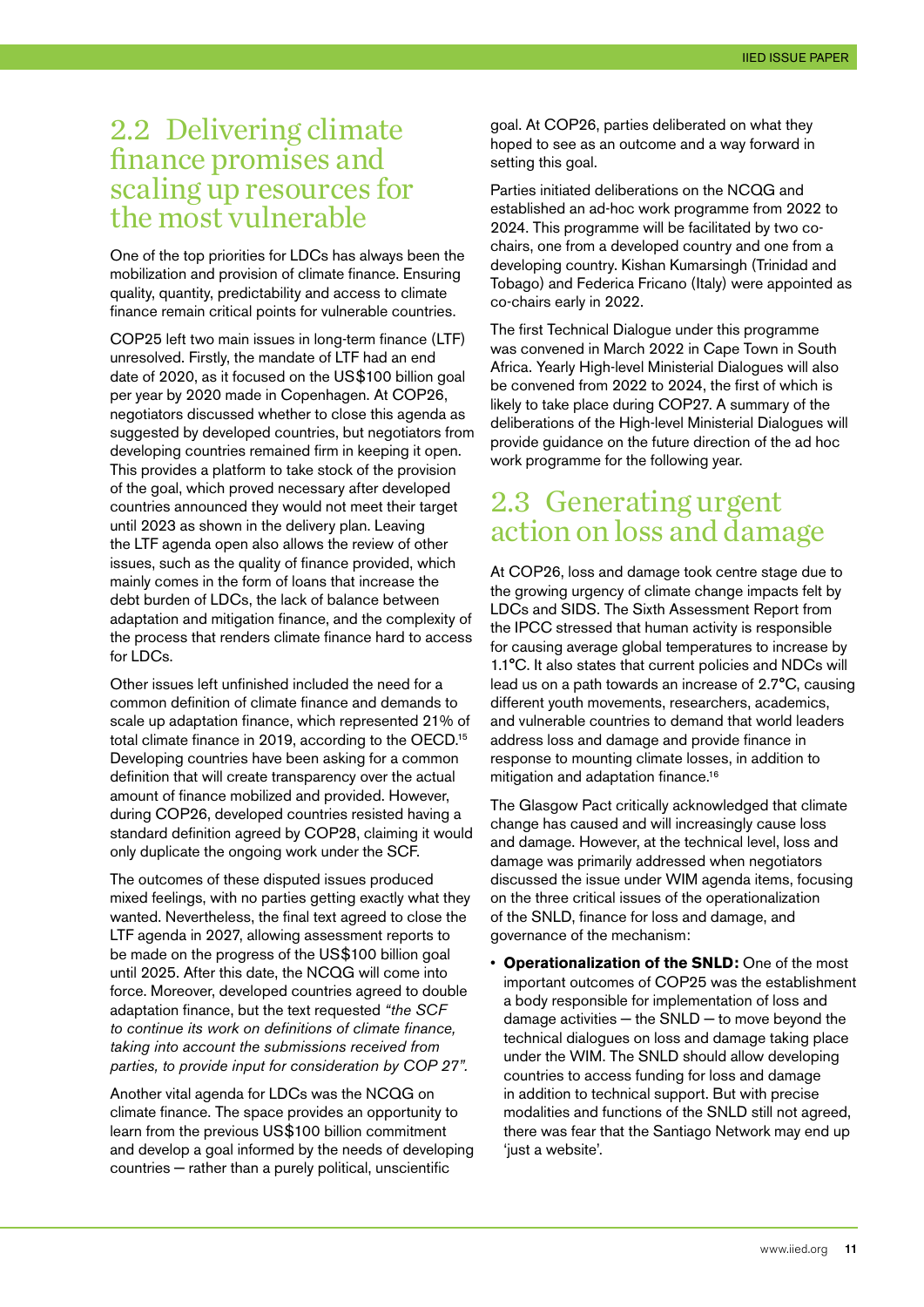<span id="page-11-0"></span>Negotiators from developing countries hoped to fully operationalize the network at COP26. However, Parties did manage to agree a set of functions of the SNLD (Para 9 of the -/CMA 13 lists the six functions) and called for a work programme to operationalize the SNLD to be decided in the next meetings. These functions include contributing to the effective implementation of the functions of the WIM and catalysing demand-driven technical assistance including of relevant organizations, bodies, networks and experts, for the implementation of relevant approaches.17 In addition, Parties, observers and other stakeholders are invited to provide submissions on institutional arrangements, structures and modalities. This is critical for developing countries in ensuring the network is set up to be fit for purpose − ensuring it can provide technical assessments to communities on the ground addressing loss and damage. Work will continue at COP27 on the institutional structures of the SNLD.

- **Finance for loss and damage:** The big elephant in the negotiation room remained finance for loss and damage. One of the few positive outcomes of COP25 in 2019 was a reference to finance for loss and damage under decisions related to the SCF. A successful COP26 for LDC, SIDS, and the Group of 77 and China (G77/China) meant the establishment of a financial facility for loss and damage. While this had been an off-limit topic due to the resistance of developed countries, the announcement made early during COP26 by the Scottish government to provide £2 million for loss and damage (the first funds ever allocated for that purpose) gave hope that such finance could become a reality. In the final days of COP26, a proposal by the LDC Group, in line with the G77/China, to establish a financial facility to address loss and damage never made it into the final outcomes. Parties instead agreed to initiate a dialogue on loss and damage finance scheduled to take place each year until 2024, much to the disappointment of vulnerable countries. It is critical that this dialogue results in tangible progress to deliver urgently needed climate finance to the most climate vulnerable developing countries, particularly LDCs, to address rapidly mounting losses from ongoing climate disasters and support them in developing the systems and tools needed to build resilience and reduce the impacts of climate-related disasters in the future.
- **Governance of the WIM:** The issue of whether the WIM's governance should be solely under the Paris Agreement or jointly under the Convention and Agreement has been contentious at the past two COPs. The US and other developed countries strongly support governance solely under the Paris Agreement, while developing countries propose governance by both the COP and Conference of the

Parties serving as the Meeting of the Parties to the Paris Agreement. Parties failed to resolve this issue, no agreement was reached, and discussions on this issue will continue at COP27.

### 2.4 Addressing COP25 leftovers by adopting final elements of the Paris Agreement Rulebook

The finalization of the Paris Rulebook was left over from the four previous COPs, where Parties failed to agree on the two critical issues of carbon markets and common timeframes for NDCs. Both these issues reflected an immense opportunity, if adequately designed, to allow Parties to achieve their carbon reduction targets, raise the ambition of NDCs and keep the overall 1.5°C goal alive.

#### Cooperative approaches under Article 6

The cooperative approaches under Article 6 can be classified in three categories: 1) the international transfer of carbon credits between countries (Art. 6.2 on Internationally Transferred Mitigation Outcomes − ITMOs), 2) the creation of credits for emission reduction projects undertaken in developing countries (Art. 6.4, similar to the Clean Development Mechanism − CDM), and 3) non-market-based approaches (Art. 6.8, such as applying taxes to discourage emissions or development aid).

The negotiations centred around three key aspects:

- **Share of proceeds**: A share of proceeds shall be deducted from activities under the mechanism of Art. 6.4 and delivered to the Adaptation Fund, where it will be used to support vulnerable countries to meet the costs of adaptation. Developing countries called for this rule to apply to Art. 6.2 as well as Art. 6.4, as it is the only predictable source of finance for the Adaptation Fund and due to concerns that countries may opt to use Art. 6.2 in order to avoid a proportion of the transaction going to fund adaptation in developing countries if it was not also subject to the share of proceeds. However, the US and European Union (EU) blocked this requirement, and the final compromise was that 5% of proceeds under Art. 6.4 had to go to the Adaptation Fund, while it was 'strongly encouraged' when trading under Art. 6.2.
- **The transition of CDM activities and transfer of units under the Kyoto Protocol:** The transfer of units created through activities to meet commitments under the Kyoto Protocol was a deeply controversial issue in the negotiations, with the potential to undermine the environmental integrity of Paris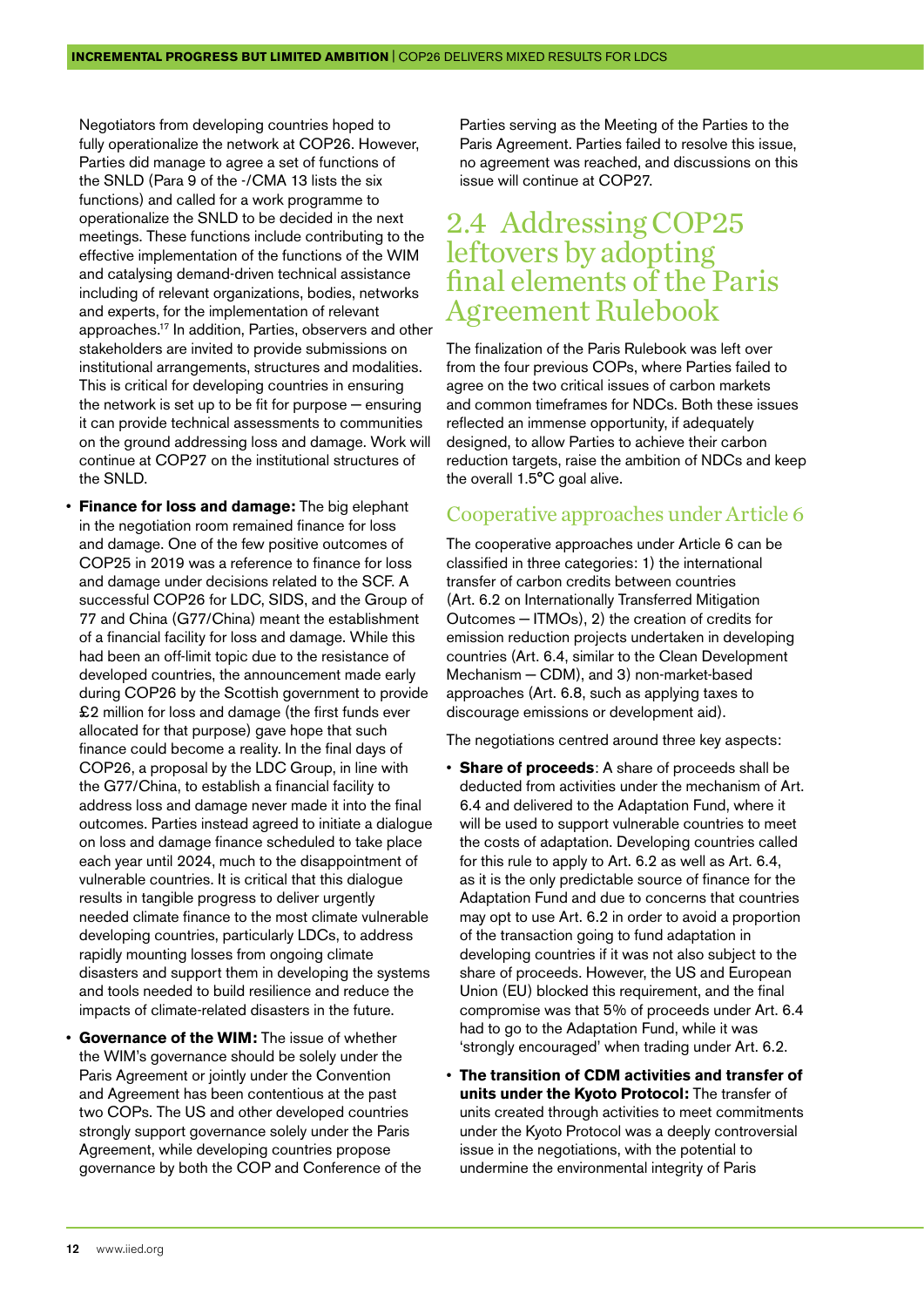Agreement commitments (and make it significantly more difficult to reach the global goals of the Agreement). However, Parties agreed to transfer carbon credits created since 2013 under the Kyoto protocol into the Paris Agreement, something that had been strongly opposed by the LDC Group as it would undermine the ambition of the Agreement.

• **Corresponding adjustments to avoid double counting:** Making a corresponding adjustment means that when Parties transfer emission reductions to another Party, these emission reductions must be 'uncounted' by the Party that agreed to transfer/sell them. For both cooperative approaches under Articles 6.2 and 6.4, there was an issue on how and when the corresponding adjustment should be applied. Negotiators agreed to avoid double counting and to use corresponding adjustments on both market mechanisms under Art. 6.2 and Art. 6.4.

#### Common timeframes for NDCs

At COP21 in Paris, countries agreed to have common timeframes regarding communicating their NDCs. During COP24, they consented for all countries to work to a single timeframe from 2031. However, there was no harmonization on the duration of timeframes and a whole list of options to choose from − be it five years or ten years, or the flexibility to mix various options or having different timeframes for developed and developing countries.

Many countries submitted their initial NDCs with different implementation phases covering 2020, 2025, or 2030. Ahead of COP26, LDCs pushed for the five-year timeframe to advance stronger climate ambition and align the NDC process with the Global Stocktake − which will review whether Parties are on track to meet the global goals of the Paris Agreement.

During the negotiations, Japan, Russia, and Saudi Arabia strongly advocated for a ten-year timeframe, insisting it would allow the consideration of each country's national context. The divergence of views in this agenda led to nine different options remaining on the table by the middle of COP26, including communicating NDCs by 2025 for periods up to 2035 or 2040 with many brackets still in the draft text.

However, the decision was transferred to the ministerial level, with options narrowed down to two. The final decision was for countries to communicate their NDC in 2025, to be updated every five years. The final text read: *"encourages parties to communicate in 2025 an NDC with an end date of 2035, in 2030 an NDC with an end date of 2040, and so forth every five years after that."*

The word 'encourage' provides space for countries who wish to communicate their NDCs with other timeframes to do so.

#### Enhanced Transparency Framework

The success of the Paris Agreement and the temperature, adaptation and finance goals within the Agreement are all dependant on the design of the Enhanced Transparency Framework (ETF). The ETF permits countries to report on their GHG emissions, progress towards their NDC implementation and achievement, climate change impacts and adaptation, finance provided, and information on financial, technological and capacity-building support to developing countries.

At COP24, Parties agreed the Modalities, Procedures and Guidelines (MPGs), a set of rules that operationalise the ETF. However, some technical issues remained under discussion, including a set of standardised tables - the Common Tabular Formats. the Structured Summary, and Common Reporting Tables – that will accompany the narrative information in the Biennial Transparency Reports (BTRs). Other negotiation topics were the outlines of the National Inventory Reports, BTRs, and the Technical Expert Review Reports, and the development of a training programme for technical expert reviewers.

The LDC Group's position was to agree on detailed and robust reporting tables and finalise the negotiations at COP26, allowing countries to submit their first BTR in 2024 with time to train their experts to report under the ETF.

Reporting on aspects of loss and damage has been a priority for the LDC Group and other developing countries. As such, the agreed decision emphasises the importance of providing information on loss and damage in the BTR. Under the Common Tabular Formats for support, the LDC Group pushed to have a separate column to provide information on support to avert, minimize and address loss and damage, but it was resisted. The final decision was to have a footnote requesting countries to provide information on support for loss and damage in the column for additional information.

Another issue that negotiators had to agree on was the best way to reflect in the tables and formats the reporting flexibilities provided to developing countries that need it in light of their capacities. This was one of the most contentious issues as some developing countries supported the idea of presenting the information using other formats, such as graphs, and figures, as well as being able to delete empty tables, rows and columns. In the end, Parties agreed to use the same set of tables with three possible options for developing countries to reflect reporting flexibilities, including the use of a notation key (FX) and the collapse of rows and columns. There were three options in the draft text; the Arab Group and Like-Minded Developing Countries Group favoured not presenting tables that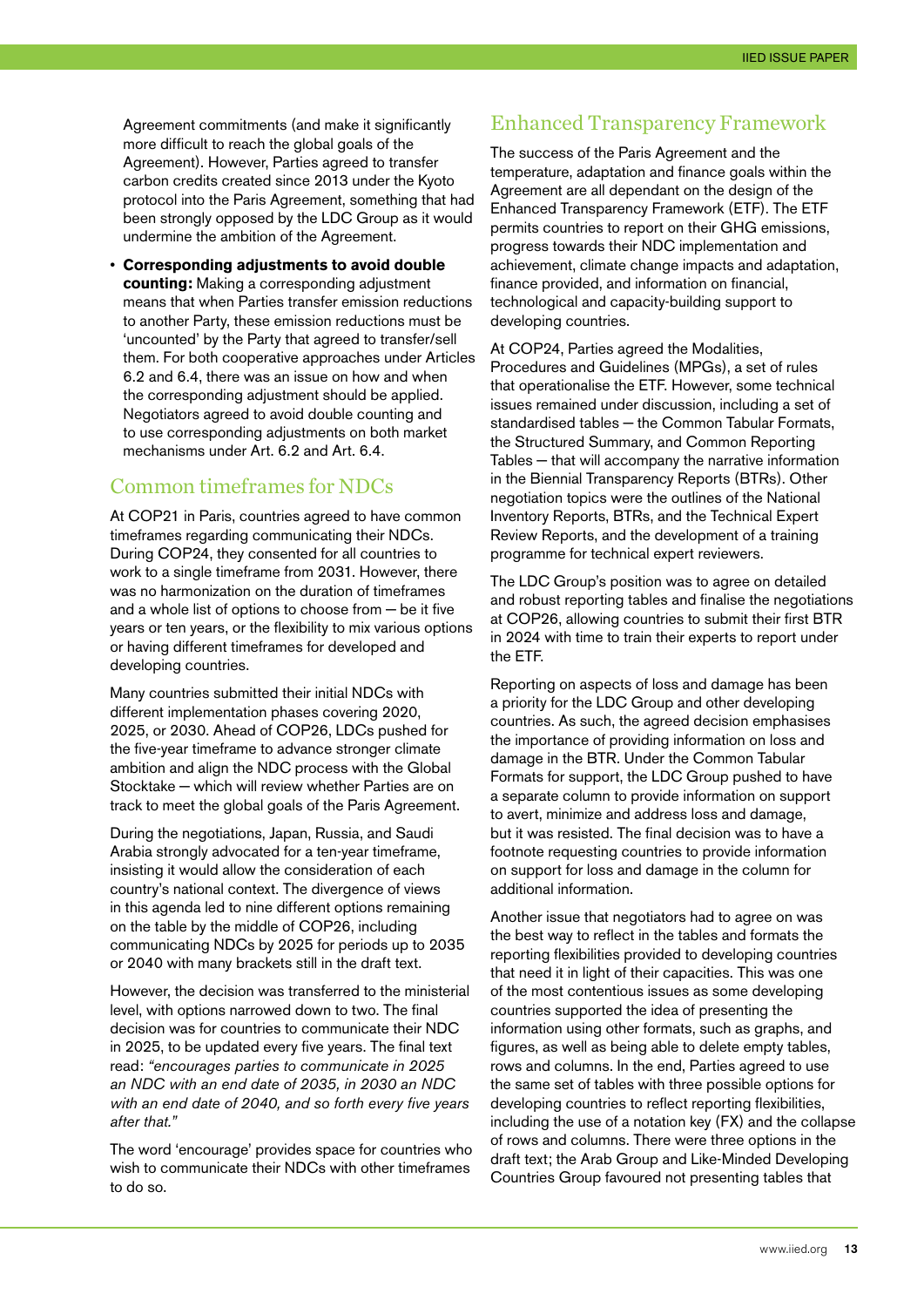<span id="page-13-0"></span>have no information; the second option, selected by most developed countries, such the US and EU countries, was to have particular instructions for tables where the countries may need flexibility; and the final option, supported by the LDC and African Groups, was to put the FX symbol in tables where there will be no data.

In the end, all parties agreed to report GHG emissions and their financial, technological, and capacity-building support needed using the common tabular format and common reporting tables, with developing countries having the possibility to choose to write the FX symbol or collapse rows and columns where there is a need for flexibility.

### 2.5 Moving the adaptation agenda forward

COP26 also addressed a number of standing agenda items, with a view to advancing negotiations on key elements of the Convention and Paris Agreement, including on adaptation, capacity building, technology development and transfer, and matters related to LDCs and gender.

#### Adaptation and developing adaptation methodologies

Agenda items on adaptation included those on the report of the Adaptation Committee and National Adaptation Plans (NAPs), among others. However, while it remains one of the main pillars under the Convention, most of the work on adaptation now falls under Constituted Bodies, including the Adaptation Committee. This has caused ongoing concern, particularly on the part of developing countries, that adaptation is not getting the attention it needs to ensure adequate ambition.

As a result, there was a strong push at COP26 to launch a new line of negotiations on the Global Goal on Adaptation (GGA), which led to the adoption of a decision called the Glasgow-Sharm el-Sheikh work programme on the GGA. This two-year programme launches work to strengthen the GGA – including through a better understanding of the goal; elaboration of the elements necessary to assess progress against the goal; better communication from Parties on their adaptation needs and priorities; and stronger adaptation action, particularly in vulnerable countries. The work programme on the GGA will thus serve as an important focal point for adaptation discussions over the next two years, which will hopefully provide crucial impetus for increasing ambition on adaptation.

However, it is critical to note that increased attention on the importance of adaptation and adaptation planning requires a significant increase in climate finance, as current funding is insufficient to meet even the needs of adaptation plans already elaborated by LDCs.

#### LDC-specific items

One of the critical standing agenda items for LDCs was the extension of the mandate of the LDC Expert Group (LEG) − the only body under the Convention and the Paris Agreement which is devoted to addressing the specific national circumstances and situations facing LDCs. In the past, the LEG has served as a critical source of support for LDCs in undertaking National Adaptation Programmes of Action (NAPAs) and National Adaptation Plans (NAPs).

During negotiations, Parties agreed to extend the mandate of the LEG to 2031, with a review in 2026, which will allow for reflection on the evolving needs of LDCs. The lengthy extension of the LEG provides LDCs with assurance that there will be continued and sustained support for the adaptation planning and implementation processes.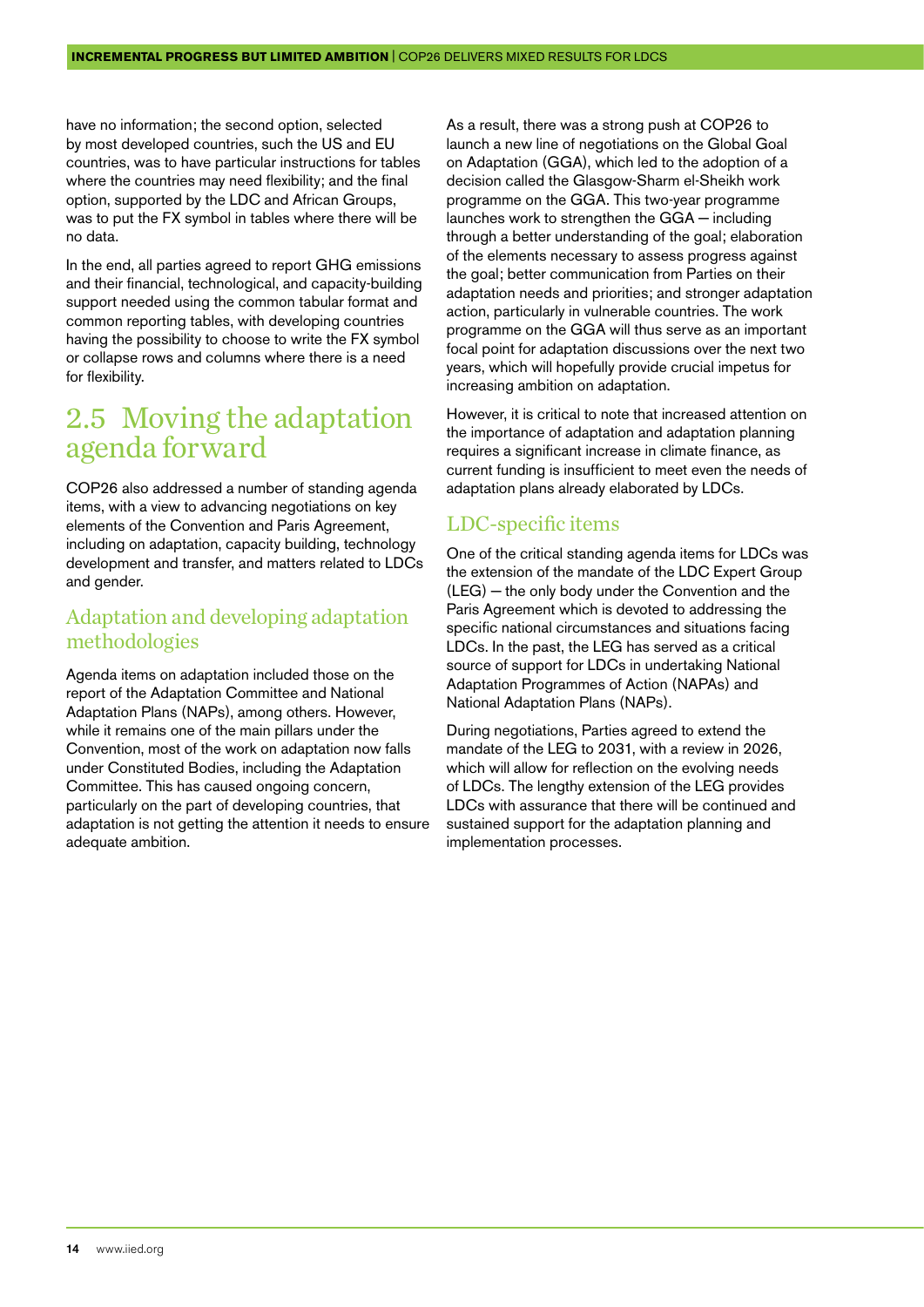# <span id="page-14-0"></span>Looking forward

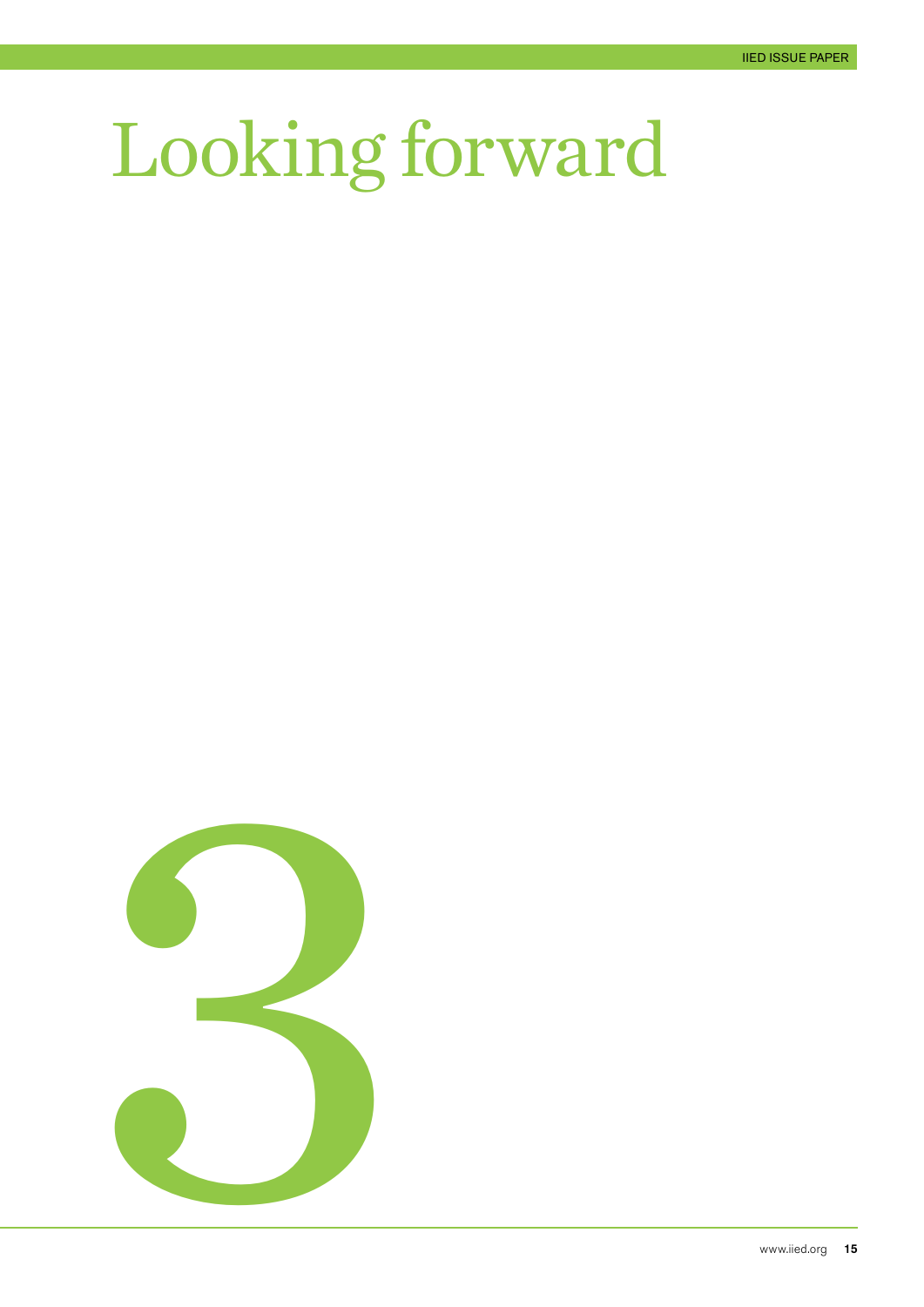<span id="page-15-0"></span>Delegates, including those from LDCs, left COP26 in Glasgow with a strong sense that Summit's outcomes had set the UN climate process back on track, rebuilding some of the trust lost at COP25 in Madrid and largely catching up on the extensive number of mandates that had built during the pandemic. LDCs had successfully kept the 1.5°C goal alive and worked to ensure that their concerns and needs were reflected in the various outcomes. However, they also left the conference knowing that the Glasgow Pact is insufficiently ambitious to achieve the urgent climate action demanded by science and fails to provide the resources needed to move vulnerable countries to low-carbon, climate-resilient development pathways and manage the loss and damage they are already experiencing.

### 3.1 Looking forward to another critical year for climate ambition

COP26 took incremental steps forward and reset the process after the worst of the Covid-19 pandemic. However, rather than fulfil climate finance commitments and meet the need for ambitious action on loss and damage, adaptation and mitigation, the Pact instead launched a series of work programmes and efforts to enhance climate ambition and rebuild broken trust on issues like climate finance, loss and damage and adaptation. While the last several COPs, including Glasgow, have been billed as 'climate super years' or as critical to ambition, COP27 must take on the same level of urgency.

This is underscored by the increasingly clear science in the recently released IPCC working group reports, which stress the narrowing window of opportunity to prevent catastrophic climate change, particularly for the most vulnerable countries.18 The Glasgow Pact calls for Parties to increase the ambition of their pre-2030 emission reduction commitments. While this provision applies to all Parties, developed countries and major emerging economies in particular must rapidly cut emissions for the world to meet the collective target of a 45% reduction in emissions by 2030 in line with the scale required in the IPCC report *Global Warming of*  1.5 °C.<sup>19</sup>

Additionally, while the Glasgow Pact righted the badly listing UN climate process, it failed to deliver concrete action on adaptation, ambitious agreements on loss and damage, and it deferred the US\$100 billion climate finance goal until 2023. In this context, many developing countries, including LDCs, remain concerned about whether the UNFCCC can meet their needs. To rebuild trust in the process, it is necessary that developed countries continue to rapidly scale up their provision of climate finance, achieve parity between adaptation and mitigation finance, and take meaningful steps towards scaling up funding to address already occurring loss and damage.

The process must also find a way to ensure that adequate space and attention is given to adaptation, which has become increasingly fragmented within the agendas of the negotiations and subsumed into the work of the Constituted Bodies. This will be ameliorated to some extent in 2022 with the launch of the work programme on the GGA. However, there is a need to address adaptation finance, and LDCs also expect strong outcomes on loss and damage, including a financial instrument and the operationalization of the Santiago Network.

Finally, following the conclusion of negotiations on the Paris Agreement Rulebook and increasing urgency for action underscored by the IPCC, 2022 must become a super year for implementation, with national governments taking substantial steps towards turning their commitments into action on the ground. The world must now endeavour to reduce emissions as quickly as possible, increase resilience through adaptive action, and put in place systems to address ongoing loss and damage due to the impacts of climate change.

For the LDCs, aspects of the priority issues that they arrived at COP26 with remain unfulfilled and will be carried forward as key priorities for COP27. These include the establishment of a financial facility for loss and damage as well as governance of the WIM, the definition of climate finance and the beginning of negotiations on the NCQG, and the further elaboration of the GGA, among others. These more technical issues will come on top of the LDC Group's continued drum beat on increasing ambition to ensure that the planet is on a pathway to the 1.5°C goal, asking countries, particularly major emitters, to further revise their NDCs; and calls to dramatically scale up adaptation finance, particularly for the most vulnerable countries, to enable LDCs to build their resilience to climate change.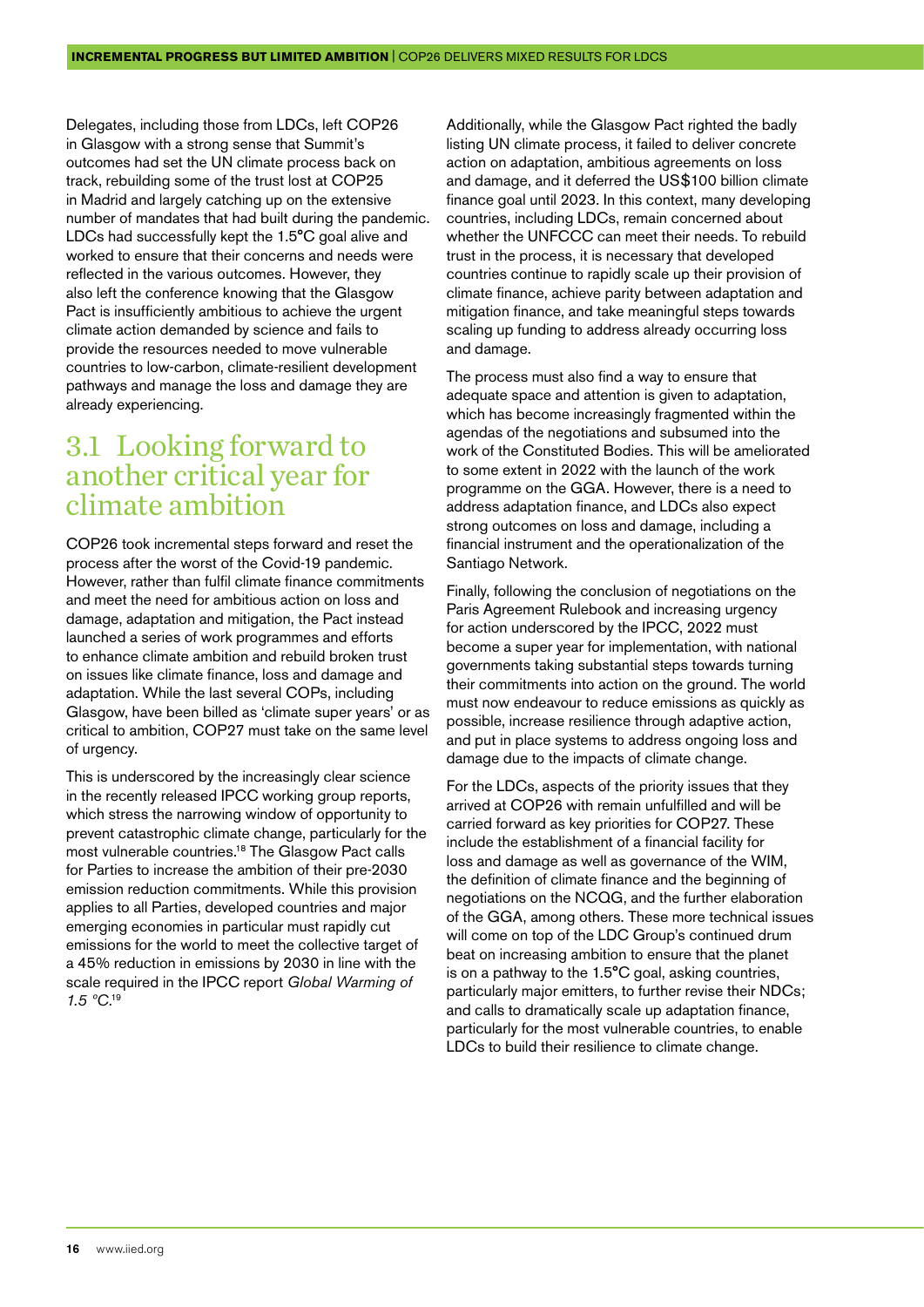### <span id="page-16-0"></span>3.2 Addressing climate change in a post-pandemic world

These ambitious steps at the international level must take place in the context of a dramatically changed global landscape. While the world is making tentative steps towards 'living with Covid', the economic impacts of the pandemic are rapidly accumulating, along with the shocks associated with the war in Ukraine.

While climate talks are moving back into more familiar territory, with the first in-person formal negotiations since 2019 taking place in Glasgow, it does look like hybrid and virtual approaches will remain a part of international climate diplomacy for some time to come. While in-person negotiations are critical to ultimately reaching decisions, entirely virtual events – such as the monthly Head of Delegation meetings, designed to advance understanding of key issues and challenges, sponsored by the COP Presidencies – have emerged as a critical way to move negotiations forward and build understanding.

Meanwhile, hybrid virtual/in-person events are an emerging fixture of 2022. These spaces need to be carefully managed to ensure that virtual participants are not disadvantaged. However, they do enable increased participation as delegates can take part even when unable to travel. While there are some notable downsides to virtual and hybrid approaches, including the challenges of working across multiple time zones and technological difficulties, they also have the distinct advantage of reducing the carbon footprint of the international climate process and enabling intersessional engagement on key negotiating issues.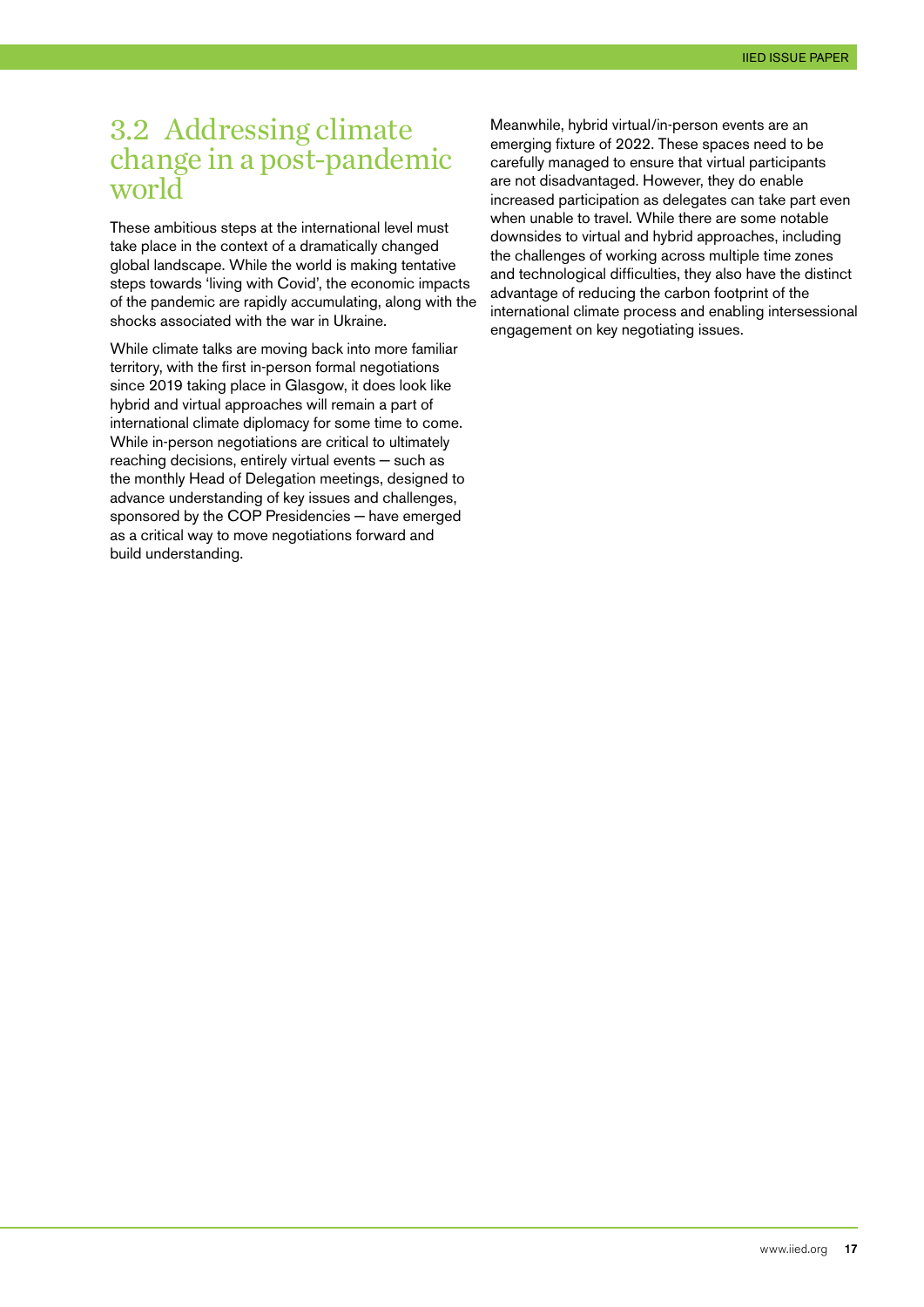## <span id="page-17-0"></span>Acronyms

| BTR         | <b>Biennial Transparency Report</b>                              |
|-------------|------------------------------------------------------------------|
| <b>CDM</b>  | Clean Development Mechanism                                      |
| <b>CMA</b>  | COP serving as the meeting of the Parties to the Paris Agreement |
| <b>COP</b>  | Conference of the Parties                                        |
| <b>ETF</b>  | <b>Enhanced Transparency Framework</b>                           |
| EU          | European Union                                                   |
| <b>GGA</b>  | Global Goal on Adaptation                                        |
| GHG         | Greenhouse gas                                                   |
| <b>IPCC</b> | Intergovernmental Panel on Climate Change                        |
| <b>ITMO</b> | Internationally Transferred Mitigation Outcome                   |
| <b>LDC</b>  | <b>Least Developed Country</b>                                   |
| <b>LEG</b>  | <b>LDC Expert Group</b>                                          |
| LTF         | Long-term finance                                                |
| <b>MPG</b>  | Modalities, Procedures and Guidelines                            |
| <b>NAP</b>  | National Adaptation Plan                                         |
| NAPA        | National Adaptation Programmes of Action                         |
| <b>NCQG</b> | New Collective Quantified Goal                                   |
| <b>NDCs</b> | Nationally Determined Contributions                              |
| <b>SCF</b>  | Standing Committee on Finance                                    |
| <b>SIDS</b> | <b>Small Island Developing States</b>                            |
| SNLD        | Santiago Network on Loss and Damage                              |
| <b>UK</b>   | United Kingdom                                                   |
| UN          | <b>United Nations</b>                                            |
| UNFCCC      | United Nations Framework Convention on Climate Change            |
| US          | United States of America                                         |
| US\$        | United States dollars                                            |
| <b>WIM</b>  | Warsaw International Mechanism                                   |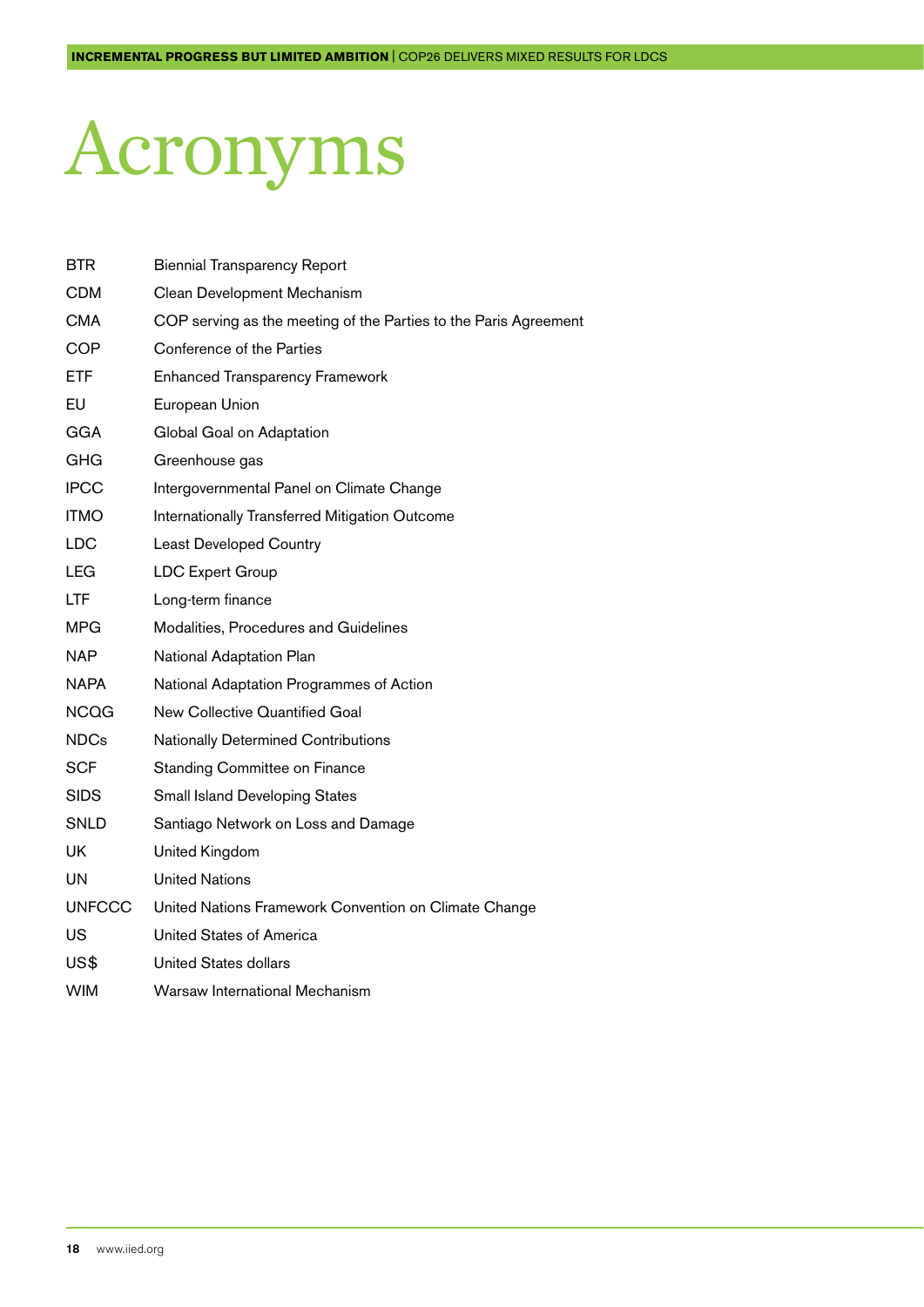## <span id="page-18-0"></span>Related reading

Anna Schulz, *et al.* 2021. Resetting climate negotiations: LDC priorities for an ambitious COP26. <https://pubs.iied.org/20541iied>

Illari Aragon and Evans Davie Njewa. 2021. The elusive US\$100 billion: will COP26 reboot trust and pave the way for a more ambitious finance goal? <https://pubs.iied.org/20481iied>

Illari Aragon, *et al.* 2021. Updating NDCs: useful guidance to support greater ambition. <https://pubs.iied.org/20341iied>

Anna Schulz, *et al.* 2021. Implementing the Paris Agreement: LDC gaps and needs in greenhouse gas inventory reporting.<https://pubs.iied.org/20086iied>

Anna Schulz, *et al.* 2021. LDC priorities from COP25 to COP26: unfinished business and pandemic disruption. <https://pubs.iied.org/20081iied>

Brianna Craft, *et al.* 2021. The impacts of COVID-19 on climate diplomacy. <https://pubs.iied.org/20216g>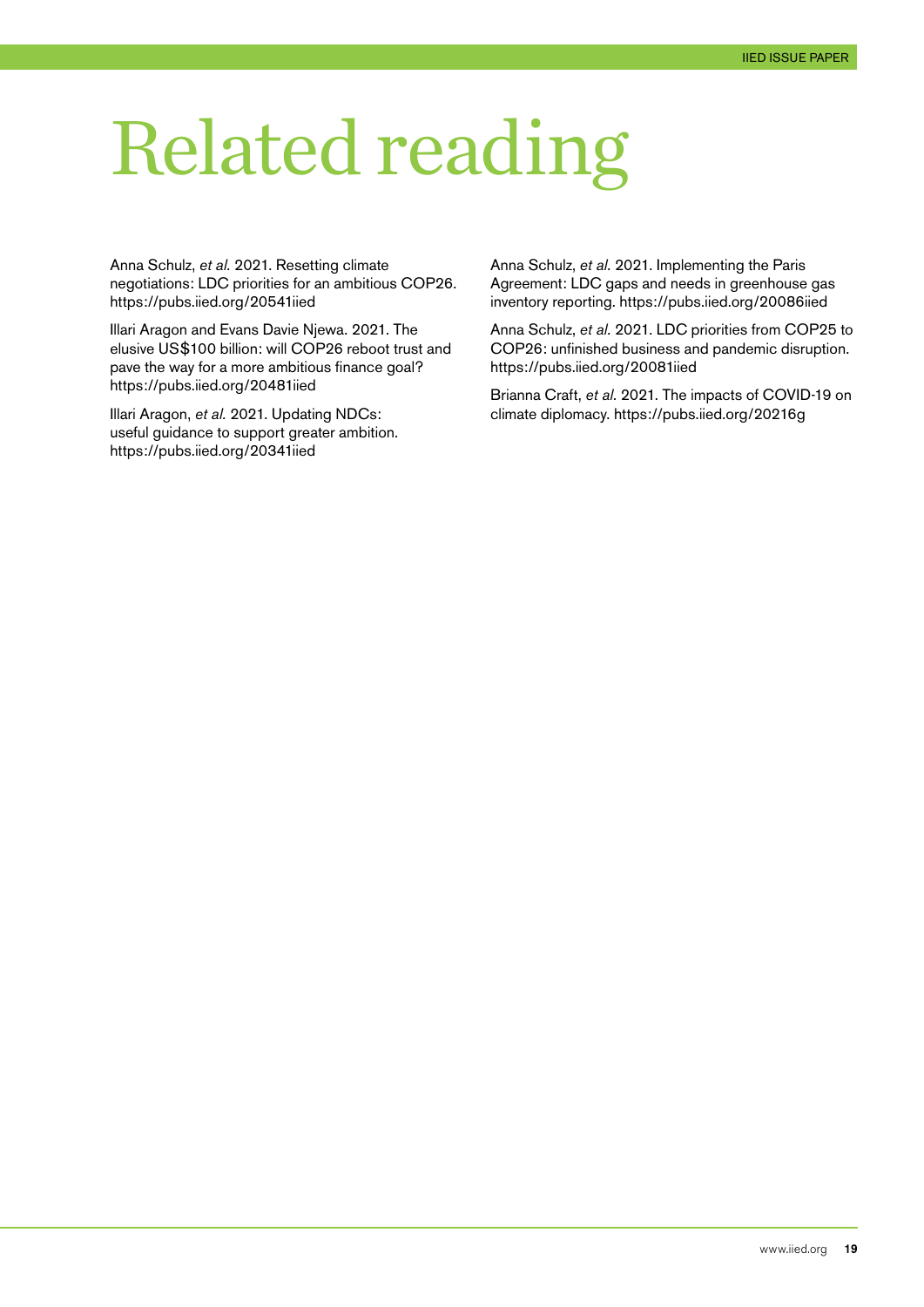## <span id="page-19-0"></span>Endnotes

- 1 For further discussion of LDC priorities heading into COP26 see: Schulz *et al.* 2021. *Resetting climate negotiations: LDC priorities for an ambitious COP26*. IIED. <https://pubs.iied.org/20541iied>. And see Aragon and Njewa. 2021. *The elusive US\$100 bn: will COP26 reboot trust and pave the way for a more ambitious finance goal?* IIED. <https://pubs.iied.org/20481iied>.
- 2 G7. 2021. Carbis Bay G7 Summit Communique. See<https://bit.ly/3wDuo9X>. While the communique did commit to reaching net-zero emissions by 2050, many were disappointed that it committed only to a transition away from, rather than a phase out of coal power, and made no firm commitments of new climate finance for developing countries. G20. 2021. G20 Rome Leaders' Declaration. See [https://bit.ly/3MF3sfA.](https://bit.ly/3MF3sfA) Although the declaration did commit G20 members to increase efforts to phase out inefficient fossil fuel subsidies and reaffirmed the objective of delivering US\$100 billion per annum by 2020 in climate finance, no firm commitments were made either in terms of emission reductions or new commitments of climate finance that might help bridge the gap in climate finance delivery.
- 3 Davis, *et al.* 2022. Emissions rebound from the COVID-19 pandemic. Nature Climate Change. See [https://www.nature.com/articles/s41558-022-](https://www.nature.com/articles/s41558-022-01332-6) [01332-6](https://www.nature.com/articles/s41558-022-01332-6). And Tollefson. 2021. Carbon emissions rapidly rebounded following COVID pandemic dip. Nature. See [https://www.nature.com/articles/](https://www.nature.com/articles/d41586-021-03036-x) [d41586-021-03036-x](https://www.nature.com/articles/d41586-021-03036-x).
- Bharadwai, 2021. Five pathways to deliver rapid support for a green and resilient COVID-19 recovery in LDCs. IIED Blog. [https://bit.ly/3wSlvZg.](https://bit.ly/3wSlvZg) See also Steele *et al.* 2021. Financing an inclusive, green recovery in Least Developed Countries: debt instruments for climate and nature. IIED Briefing Note. <https://pubs.iied.org/20536iied>.
- 5 UN. 2022. *UN Analysis shows link between lack of vaccine equity and widening poverty gap*. [https://news.un.org/en/story/2022/03/1114762.](https://news.un.org/en/story/2022/03/1114762)
- 6 IPCC. 2021. Climate Change 2021: The Physical Science Basis Summary for Policy Makers. [https://bit.ly/38ReqQm.](https://bit.ly/38ReqQm)
- 7 UNCTAD. 2021. *Smallest footprints, largest impacts: Least developed countries need a just sustainable transition*. See [https://bit.ly/3xbxBy1.](https://bit.ly/3xbxBy1)
- 8 For further discussion of LDC priorities heading into COP26 see: Schulz *et al.* 2021. *Resetting climate negotiations: LDC priorities for an ambitious COP26*. IIED. <https://pubs.iied.org/20541iied>. And see Aragon and Njewa. 2021. *The elusive US\$100 bn: will COP26 reboot trust and pave the way for a more ambitious finance goal?* IIED. [https://pubs.iied.org/20481iied.](https://pubs.iied.org/20481iied)
- 9 UNEP. 2021. Emissions Gap Report 2021. UNEP. [https://www.unep.org/resources/emissions-gap](https://www.unep.org/resources/emissions-gap-report-2021)[report-2021.](https://www.unep.org/resources/emissions-gap-report-2021) And UNFCCC. 2021. Nationally determined contributions under the Paris Agreement: synthesis report by the Secretariat. UNFCCC. [https://unfccc.int/sites/default/files/](https://unfccc.int/sites/default/files/resource/cma2021_08E.pdf) [resource/cma2021\\_08E.pdf](https://unfccc.int/sites/default/files/resource/cma2021_08E.pdf) .
- 10 UNFCCC. 2021. Glasgow Climate Pact. Decision 1/CP.26. [https://unfccc.int/sites/default/files/](https://unfccc.int/sites/default/files/resource/cop26_auv_2f_cover_decision.pdf) [resource/cop26\\_auv\\_2f\\_cover\\_decision.pdf.](https://unfccc.int/sites/default/files/resource/cop26_auv_2f_cover_decision.pdf) 11 *Ibid.*
- 12 *Ibid.*
- 
- 13 Timperley. 2021. The broken US\$100-billion promise of climate finance—and how to fix it. Nature. [https://go.nature.com/3wHIzuP.](https://go.nature.com/3wHIzuP) OECD. 2021. Climate Finance Provided and Mobilised by Developed Countries: Aggregate Trends Updated with 2019 Data. OECD.<https://bit.ly/3yTnBdV>. Oxfam. 2021. Poorer nations expect to face up to £75 billion six-year shortfall in climate finance. [https://bit.ly/3Gf8YDi.](https://bit.ly/3Gf8YDi)
- 14 United Kingdom COP26 Presidency. Climate Finance Delivery Plan: Meeting the US\$100 billion goal. [https://bit.ly/3NBrEjd.](https://bit.ly/3NBrEjd)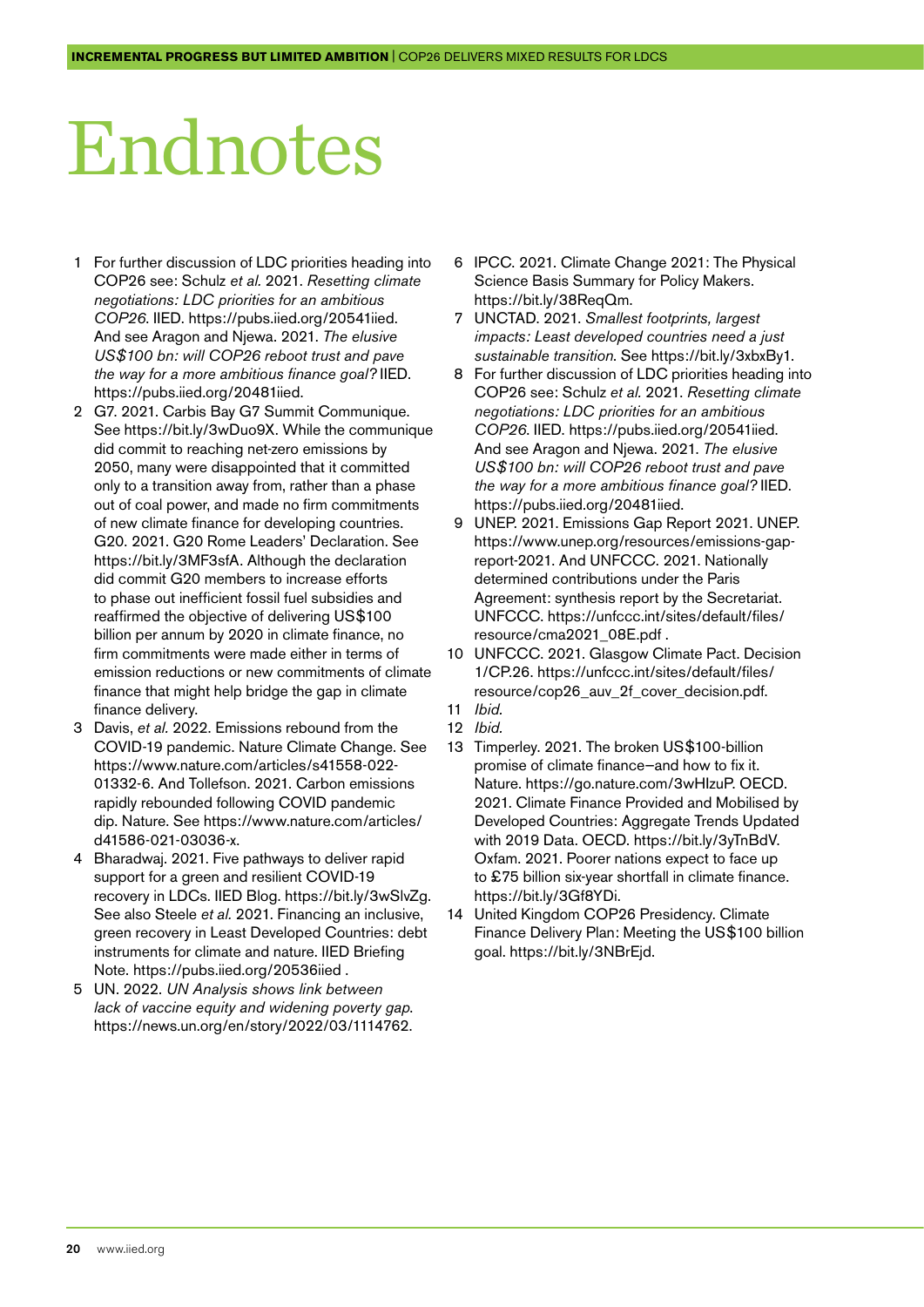- 15 OECD. 2021. Climate Finance Provided and Mobilised by Developed Countries: Aggregate Trends Updated with 2019 Data. OECD. [https://bit.ly/3yTnBdV.](https://bit.ly/3yTnBdV)
- 16 IPCC. 2021. Climate Change 2021: The Physical Science Basis Summary for Policy Makers. <https://bit.ly/3MMTclq>. IPCC. 2022. Climate Change 2022: Impacts, Adaptation and Vulnerability Summary for Policy Makers. <https://bit.ly/3MLkhp5>. IPCC. 2022. Climate Change 2022: Mitigation of Climate Change Summary for Policy Makers.
- 17 UNFCCC. 2021. Decision -/CMA.3 WIM. [https://bit.ly/3yWqr1J.](https://bit.ly/3yWqr1J) The full set of functions additionally include:
- Facilitating the consideration of a wide range of topics relevant to loss and damage approaches;
- Facilitating and catalysing collaboration, coordination, coherence and synergies to accelerate action;
- Facilitating the development, provision and dissemination of, and access to, knowledge and information on loss and damage; and
- Facilitating through catalysing technical assistance access to action and support under and outside the Convention and Paris Agreement.
- 18 *Ibid.*
- 19 IPCC. 2018. *Special Report Global Warming of 1.5°C Summary for Policy Makers.*  [https://bit.ly/3lJLXyI.](https://bit.ly/3lJLXyI)